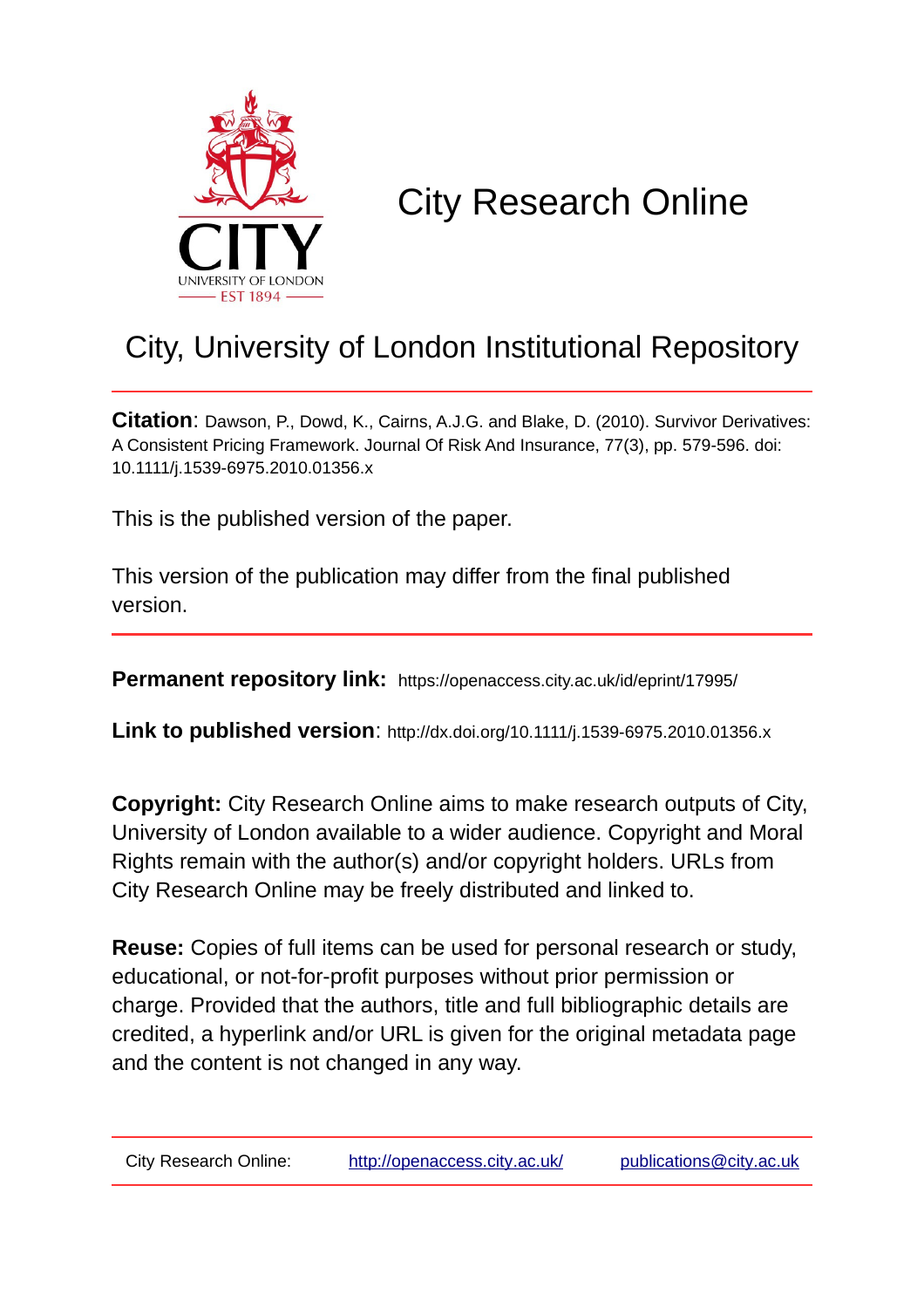# The Journal of Risk and Insurance

-<sup>C</sup> *The Journal of Risk and Insurance*, 2010, Vol. 77, No. 3, 579-596 DOI: 10.1111/j.1539-6975.2010.01356.x

### **SURVIVOR DERIVATIVES: A CONSISTENT PRICING FRAMEWORK**

Paul Dawson Kevin Dowd Andrew J. G. Cairns David Blake

#### **ABSTRACT**

Survivorship risk is a significant factor in the provision of retirement income. Survivor derivatives are in their early stages and offer potentially significant welfare benefits to society. This article applies the approach developed by Dowd et al. (2006), Olivier and Jeffery (2004), Smith (2005), and Cairns (2007) to derive a consistent framework for pricing a wide range of linear survivor derivatives, such as forwards, basis swaps, forward swaps, and futures. It then shows how a recent option pricing model set out by Dawson et al. (2009) can be used to price nonlinear survivor derivatives, such as survivor swaptions, caps, floors, and combined option products. It concludes by considering applications of these products to a pension fund that wishes to hedge its survivorship risks.

#### **INTRODUCTION**

A new global capital market, the Life Market, is developing (see, e.g., Blake, Cairns, and Dowd, 2008) and "survivor pools" (or "longevity pools" or "mortality pools" depending on how one views them) are on their way to becoming the first major new asset class of the twenty-first century. This process began with the securitization of insurance company life and annuity books (see, e.g., Millette et al., 2002; Cowley and Cummins, 2005; Lin and Cox, 2005). But with investment banks entering the growing market in pension plan buyouts, in the United Kingdom in particular, it is only a matter of time before full trading of "survivor pools" in the capital markets begins.<sup>1</sup> Recent developments in this market include: the launch of the LifeMetrics

Paul Dawson is at Kent State University. Kevin Dowd is at the Pensions Institute, Cass Business School. Andrew J. G. Cairns is at the Maxwell Institute, Edinburgh and Department of Actuarial Mathematics and Statistics, Heriot-Watt University. David Blake is at the Pensions Institute, Cass Business School. The authors can be contacted via e-mail: pdawson1@kent.edu, kevin.dowd@hotmail.co.uk, A.Cairns@ma.hw.ac.uk, D.Blake@city.ac.uk. The authors are grateful to Hai Lin and the two anonymous referees for helpful comments.

<sup>&</sup>lt;sup>1</sup>Dunbar (2006). On February 1, 2010, the Life and Longevity Markets Association (LLMA) was established in London by AXA, Deutsche Bank, J.P. Morgan, Legal & General, RBS, and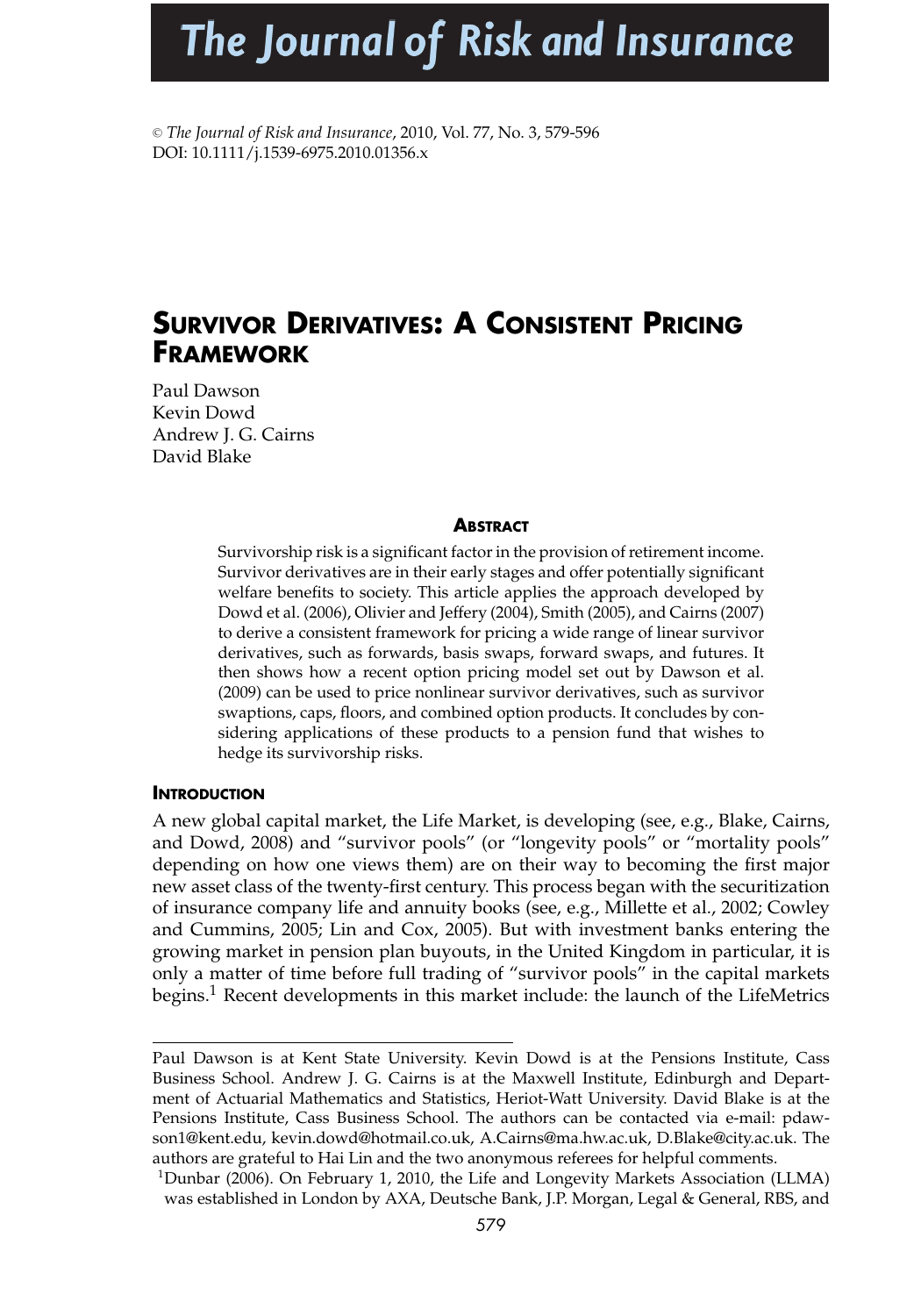Index in March 2007; the first derivative transaction, a *q*-forward contract, based on this index in January 2008 between Lucida, a UK-based pension buyout insurer, and J.P. Morgan (see Coughlan et al., 2007; Grene, 2008); the first survivor swap executed in the capital markets between Canada Life and a group of ILS<sup>2</sup> and other investors in July 2008, with J.P. Morgan as the intermediary; and the first survivor swap involving a nonfinancial company, arranged by Credit Suisse in May 2009 to hedge the longevity risk in UK-based Babcock International's pension plan.

However, the future growth and success of this market depends on participants having the right tools to price and hedge the risks involved, and there is a rapidly growing literature that addresses these issues. The present article seeks to contribute to that literature by setting out a framework for pricing survivor derivatives that gives consistent prices—that is, prices that are not vulnerable to arbitrage attack—across all survivor derivatives. This framework has two principal components: one applicable to linear derivatives, such as swaps, forwards, and futures, and the other applicable to survivor options. The former is a generalization of the swap-pricing model first set out by Dowd et al. (2006), which was applied to simple vanilla survivor swaps. We show that this approach can be used to price a range of other linear survivor derivatives. The second component is the application of the option-pricing model set out by Dawson et al. (2009) to the pricing of survivor options such as survivor swaptions. This is a very simple model based on a normally distributed underlying, and it can be applied to survivor options in which the underlying is the swap premium or price, since the latter is approximately normal. Having set out this framework and shown how it can be used to price survivor derivatives, we then illustrate their possible applications to the various survivorship hedging alternatives available to a pension fund.

This article is organized as follows. The "Pricing Vanilla Survivor Swaps" section sets out a framework to price survivor derivatives in an incomplete market setting and uses it to price vanilla survivor swaps. The "Pricing Other Linear Survivor Derivatives" section then uses this framework to price a range of other linear survivor derivatives: these include survivor forwards, forward survivor swaps, survivor basis swaps, and survivor futures contracts. The "Survivor Swaptions" section extends the pricing framework to price survivor swaptions, caps, and floors, making use of an option pricing formula set out in Dawson et al. (2009). The "Hedging Applications" section gives a number of hedging applications of our pricing framework, and the "Conclusion" section concludes.

#### **PRICING VANILLA SURVIVOR SWAPS**

#### A Model of Aggregate Longevity Risk

It is convenient if we begin by outlining an illustrative model of aggregate longevity risk. Let *p*(*s*, *t*, *u*, *x*) be the risk-adjusted probability based on information available at *s* that an individual aged *x* at time 0 and alive at time  $t \geq s$  will survive to time  $u \geq$ *t* (referred to as the forward survival probability by Cairns, Blake, and Dowd, 2006). Our initial estimate of the risk-adjusted forward survival probability to *u* is therefore

Swiss Re. The aim is "to support the development of consistent standards, methodologies and benchmarks to help build a liquid trading market needed to support the future demand for longevity protection by insurers and pension funds."

<sup>2</sup>Investors in insurance-linked securities.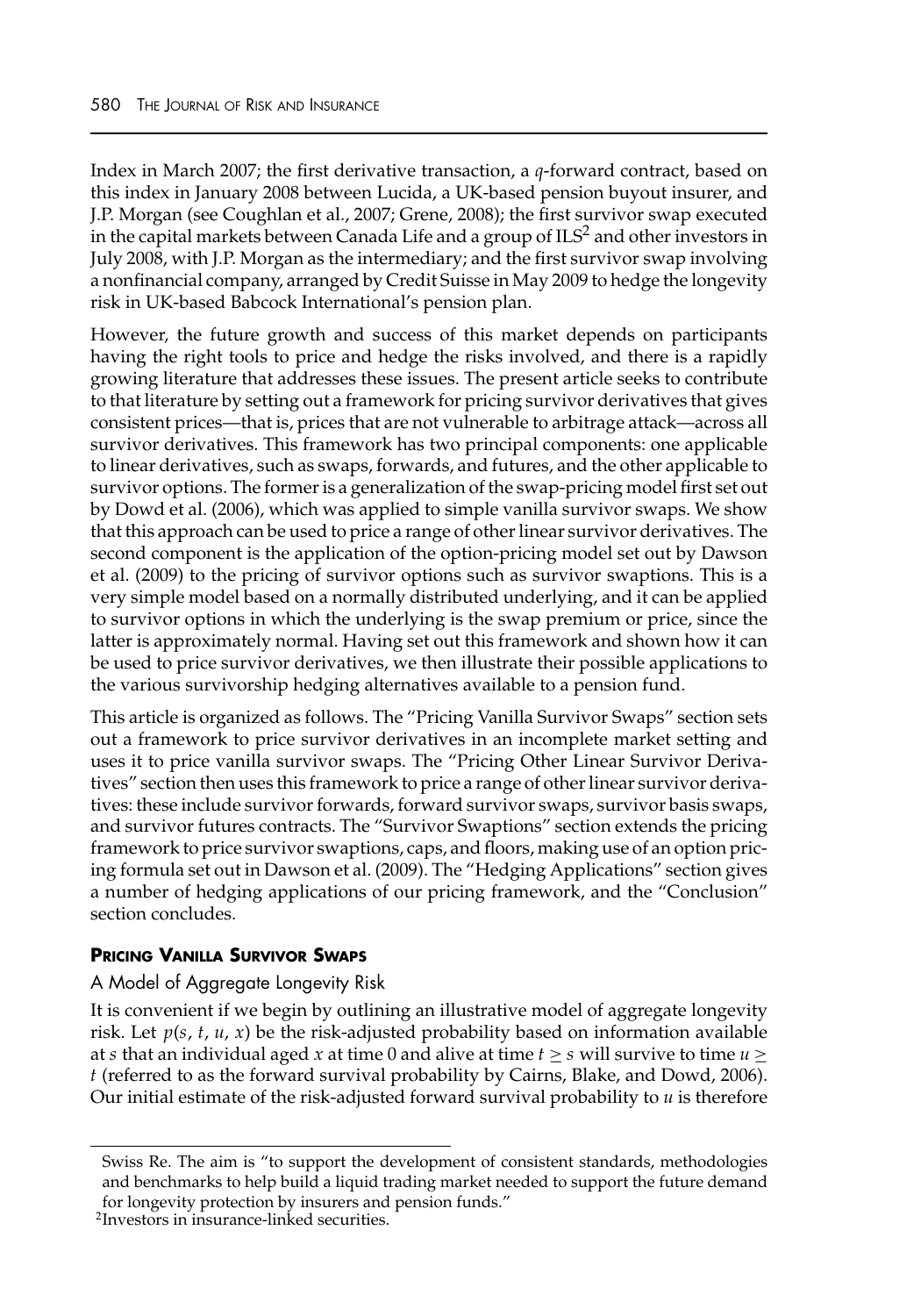*p*(0, 0, *u*, *x*), and these probabilities would be used at time 0 to calculate the prices of annuities. We now postulate that, for each  $s = 1, \ldots, t$ :

$$
p(s, t-1, t, x) = p(s-1, t-1, t, x)^{b(s, t-1, t, x)\varepsilon(s)},
$$
\n(1)

where  $\varepsilon$  (*s*) > 0 can be interpreted as a survivorship "shock" at time *s* for age *x*, although to keep the notation as simple as possible, we do not make the age dependence explicit (see also Cairns, 2007, Equation (5); Olivier and Jeffery, 2004; Smith, 2005). For its part, *b*(*s*, *t* − 1, *t*, *x*) is a normalizing constant, specific to each pair of dates, *s* and *t*, and to each cohort, that ensures consistency of prices under our pricing measure.<sup>3</sup>

It then follows that *S*(*t*), the probability of survival to *t*, is given by:

$$
S(t) = \prod_{s=1}^{t} p(s-1, s-1, s, x)^{b(s, s-1, s, x)\varepsilon(s)} = \prod_{s=1}^{t} p(0, s-1, s, x)^{\prod_{u=1}^{s} b(u, s-1, s, x)\varepsilon(u)}.
$$
 (2)

We will drop the explicit dependence of  $\varepsilon$  (.) on *s* for convenience. We now consider the survivor shock  $\varepsilon$  in more detail and first note that it has the following properties:

- 1. A value  $\varepsilon$  < 1 indicates that survivorship was higher than anticipated under the risk-neutral pricing measure, and  $\varepsilon > 1$  indicates the opposite.
- 2. Under the risk-neutral pricing measure  $\varepsilon$  has mean 1.
- 3. Under our real-world measure,  $\varepsilon$  has a mean of  $1 \mu$ , where  $\mu$  is the user's subjective view of the rate of decline of the mortality rate relative to that already anticipated in the initial forward survival probabilities  $p(0, 0, u, x)$ . So, for example, if the user believes that mortality rates are declining at 2 percent per annum faster than anticipated, then  $\varepsilon$  would have a mean of  $1 - 0.02 = 0.98$ .
- 4. The volatility of  $\varepsilon$  is approximately equal to  $std(q_x)/\hat{q}_x$  (see the Appendix), where  $std(q_x)$  is the conditional one-step-ahead volatility of  $q_x$  and  $\hat{q}_x$  is its one-step-ahead predictor.
- 5. It is also apparent from (1) that  $\varepsilon$  can also be interpreted as a 1-year ahead forecast error. If expectations/forecasts are rational, then these forecast errors should be independent over time.

We also assume that  $\varepsilon$  can be modeled by the following transformed beta distribution:

$$
\varepsilon = 2y,\tag{3}
$$

where  $\psi$  is beta-distributed. Since the beta distribution is defined over the domain [0,1], the transformed beta  $\varepsilon$  is distributed over domain [0, 2].

<sup>&</sup>lt;sup>3</sup>The normalizing constants,  $b(s, t - 1, t, x)$ , are known at time  $s - 1$ . For most realistic cases, the  $b(s, t - 1, t, x)$  are very close to 1, and for practical purposes these might be dropped.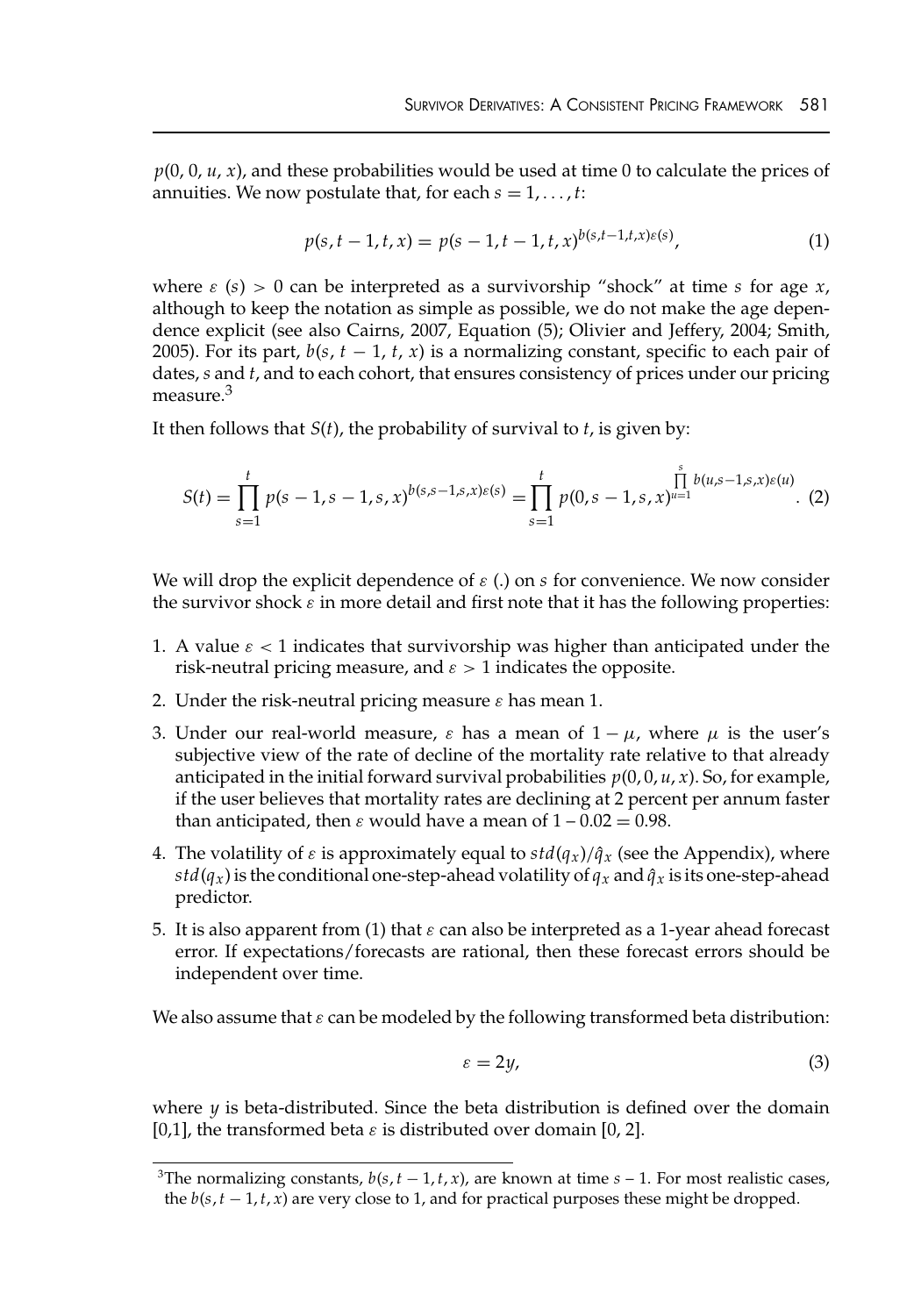In order to determine swap premiums under the real-probability measure, $4$  we now calibrate the two parameters  $\nu$  and  $\omega$  of the underlying beta distribution against realworld data to reflect the user's beliefs about the empirical mortality process. To start with, we know that the mean and variance of the beta distribution are  $v/(v + \omega)$  and  $\nu\omega/[(\nu + \omega)^2 (\nu + \omega + 1)]$ , respectively. The mean and variance of the transformed beta are therefore  $2\nu/(\nu + \omega)$  and  $4\nu\omega/[(\nu + \omega)^2(\nu + \omega + 1)]$ . If we now set the mean equal to  $1 - \mu$ , then it is easy to show that  $\nu = k\omega$ , where  $k = (1 - \mu)(\lambda)/((1 + \mu)(\lambda))$ (*x*)). Similarly, we know that the variance of the transformed beta (i.e., the variance of  $\varepsilon$ ) is approximately equal to  $var(q_x)/\hat{q}_x^2$ , where the variance refers to the conditional one-step-ahead variance. Substituting this into the expression for the variance of the transformed beta and rearranging gives us

$$
\operatorname{var}(\varepsilon) \approx \frac{\operatorname{var}(q_x)}{\hat{q}_x^2} = \frac{4k}{(k+1)^2[\omega(k+1)+1]}
$$

$$
\Rightarrow \omega = \frac{4k}{(k+1)^3 \operatorname{var}(\varepsilon)} - \frac{1}{k+1}.
$$

In short, given information about  $\mu$  and var( $\varepsilon$ ), we can solve for  $\omega$  and  $\nu$  using

$$
k = \frac{1 - \mu}{1 + \mu} \tag{4a}
$$

$$
\omega = \frac{4k}{(k+1)^3 \text{var}(\varepsilon)} - \frac{1}{k+1} \tag{4b}
$$

$$
v = k\omega. \tag{4c}
$$

To illustrate how this might be done, Table 1 presents estimates calibrated against recent England and Wales male mortality data for age 65, and assuming  $\mu = 2$  percent for illustrative purposes, implying that the mean of  $\varepsilon$  is 0.98. If we let  $q(t)$  be our mortality rate for the given age and year *t*, and take  $\hat{q}(t)$ , our predictor of  $q(t)$ , to be equal to  $q(t - 1)$ , then  $\varepsilon$  (*t*) =  $q(t)/q(t - 1)$  and var( $\varepsilon$ ) = 0.00069536.<sup>5</sup> The last two columns then show that, to achieve a mean of 0.98 and a variance of 0.00069536, then we need  $v = 703.8983$  and  $\omega = 732.6289$ . Thus, the model is straightforward to calibrate using historical mortality data. Different users of the model would arrive at a different calibration if they believed that future trend changes in mortality rates for age 65 differed from  $\mu = 2$  percent or volatility differed from var( $\varepsilon$ ) = 0.00069536.

<sup>&</sup>lt;sup>4</sup>Under the risk-neutral pricing measure, by contrast, no calibration is necessary for swap purposes as the risk-neutral swap premium is zero.

 $5$ Mortality rates at time  $t - 1$  obviously represent crude and biased estimators of mortality rates at time *t*. However, volatility estimates are largely unaffected by this bias.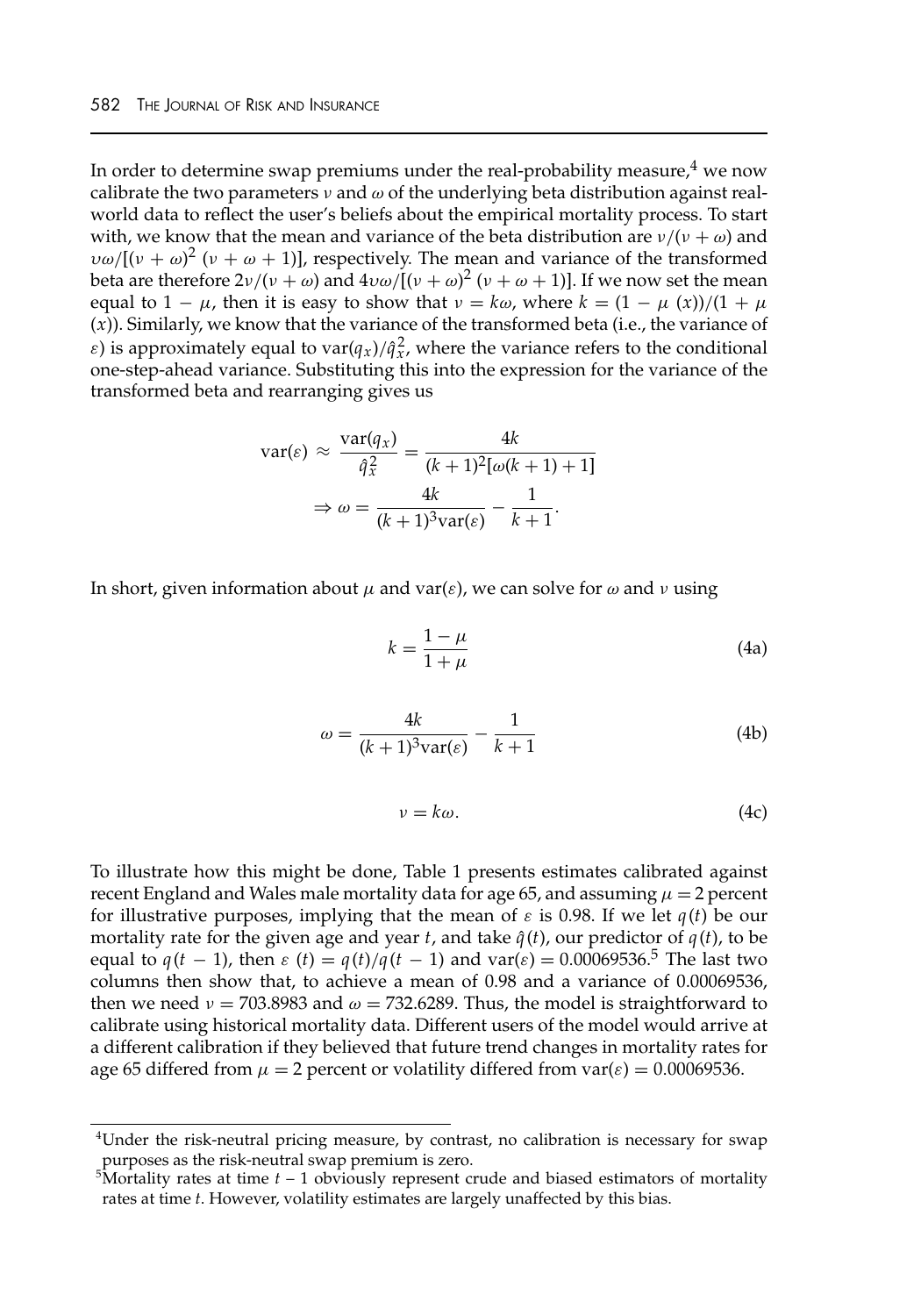| Age      | $Mean(\varepsilon)$ | $var(\varepsilon)$ | Implied $\nu$ | Implied $\omega$ |
|----------|---------------------|--------------------|---------------|------------------|
| $x=65$   | 0.98                | 0.00069536         | 703.8983      | 732.6289         |
| $x=70$   | 0.98                | 0.00092591         | 528.5079      | 550.0797         |
| $x = 75$ | 0.98                | 0.00091992         | 531.9548      | 553.6673         |
| $x = 80$ | 0.98                | 0.0011208          | 436.5402      | 454.3581         |
| $x = 85$ | 0.98                | 0.0015393          | 317.7         | 330.6674         |

#### **TABLE 1** Calibrating the Beta Distribution

*Notes:* The assumed mean in the second column incorporates a subjective believe that mortality will decline at 2 percent per annum.  $var(\varepsilon) \approx var(q_x)/\hat{q}_x^2$  is based on England and Wales male mortality data over 1961–2005 for 65-year-olds. Implied  $\nu$  and implied  $\omega$  are the values that the parameters of the beta distribution must take to ensure that the distribution gives the mean and variances in the previous two columns.

The Dowd et al. (2006) Pricing Methodology

We now explain our pricing methodology in the context of the vanilla survivor swap structure analyzed in Dowd et al. (2006). This contract is predicated on a benchmark cohort of given initial age. On each of the payment dates, *t*, the contract calls for the fixed-rate payer to pay the notional principal multiplied by a fixed proportion  $(1 + \pi)$  *H*(*t*) to the floating-rate payer and to receive in return the notional principal multiplied by  $S(t)$ .  $H(t)$  is predicated on the life tables or mortality model available at the time of contract formation and  $\pi$  is the swap premium or swap price that is factored into the fixed-rate payment.<sup>6</sup>  $H(t)$  and  $\pi$  are set when the contract is agreed and remain fixed for its duration. *S*(*t*) is predicated on the actual survivorship of the cohort.

Had the swap been a vanilla interest-rate swap, we could then have used the spotrate curve to determine the values of both fixed and floating leg payments. We would have invoked zero-arbitrage to determine the fixed rate that would make the values of both legs equal, and this fixed rate would be the price of the swap. In the present context, however, this is not possible because longevity markets are incomplete, so there is no spot-rate curve that can be used to price the two legs of the swap.

Instead, we take the present value of the floating-leg payment to be the expectation of *S*(*t*) under the assumed real probability measure. Under our illustrative model, this is given by

$$
E[S(t)] = E\left[\prod_{s=1}^{t} p(0, s-1, s, x)^{\prod_{u=1}^{s} b(u, s-1, s, x)\varepsilon(u)}\right].
$$
 (5)

<sup>&</sup>lt;sup>6</sup>Strictly speaking, the contract would call for the exchange of the difference between  $(1 +$  $\pi$ *)H*(*n*) and *S*(*n*): the fixed rate payer would pay  $(1 + \pi)H(n) - S(n)$  if  $(1 + \pi)H(n) - S(n) > 0$ , and the floating rate payer would pay  $S(n) - (1 + \pi)H(n)$  if  $(1 + \pi)H(n) - S(n) < 0$ . We ignore this detail in the text.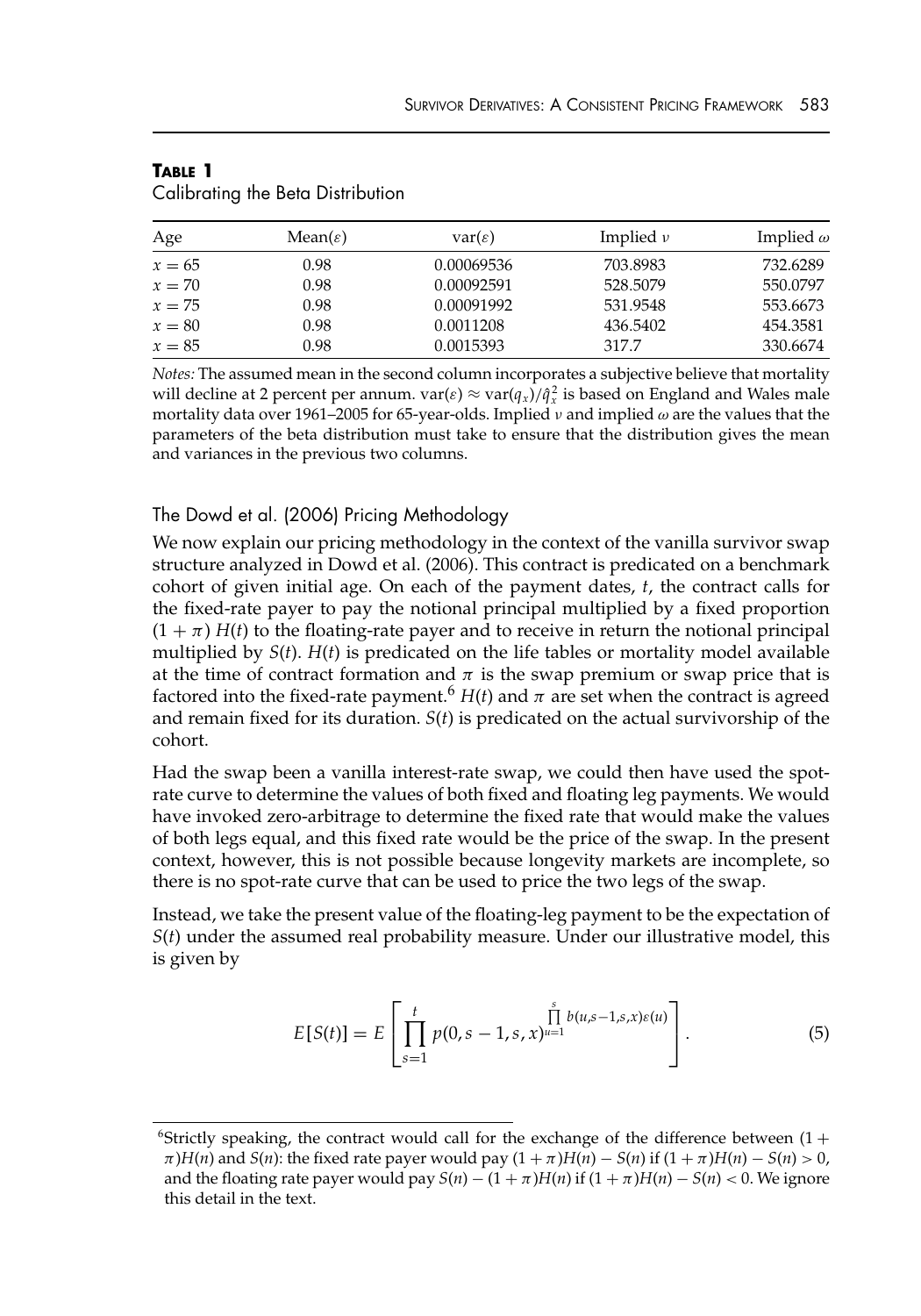The premium  $\pi$  is then set so that the swap value is zero at inception. Hence, if  $E[S(t)]$ denotes each time-*t* expected floating-rate payment under the our pricing measure, and if  $D_t$  denotes the price at time 0 of a bond paying \$1 at time  $t$ , then the fair value for a *k*-period survivor swap requires:

$$
(1 + \pi) \sum_{t=1}^{k} D_t H(t) = \sum_{t=1}^{k} D_t E[S(t)] \tag{6}
$$

$$
\therefore \ \pi = \frac{\sum_{t=1}^{k} D_t E \, [S(t)]}{\sum_{t=1}^{k} D_t H \, (t)} - 1. \tag{7}
$$

From this structure, it becomes possible to price a range of related derivatives securities.

Generalizing the Dowd et al. (2006) Pricing Methodology

The pricing model set out earlier can be generalized to a wide range of related derivatives. For ease of presentation, we assume that payments due under the derivatives are made annually. We denote the age of cohort members during the life of the derivatives by the following subscripts:

 $t =$  their age at the time of the contract agreement;

- $s =$  their age at the time of the first payment;
- $f$  = their age at the time of the final payment;
- *n* = their age at the time of any given anniversary ( $t \le n \le f$ ).

Let us also denote:

- $N =$  the size of the cohort at age *t*;
- $D_n$  = the discount factor from age *t* to age *n*;
- *Y<sub>n</sub>* = the payment per survivor due at age *n* ( = 0 for *n* < *s*).

Now note that the present value (at time *t*) of a fixed payment due at time *n* is

$$
(1+\pi) N Y_n D_n H(n). \tag{8}
$$

From this, it follows that the present value, at time *t*, of the payments contracted by the pay-fixed party to the swap is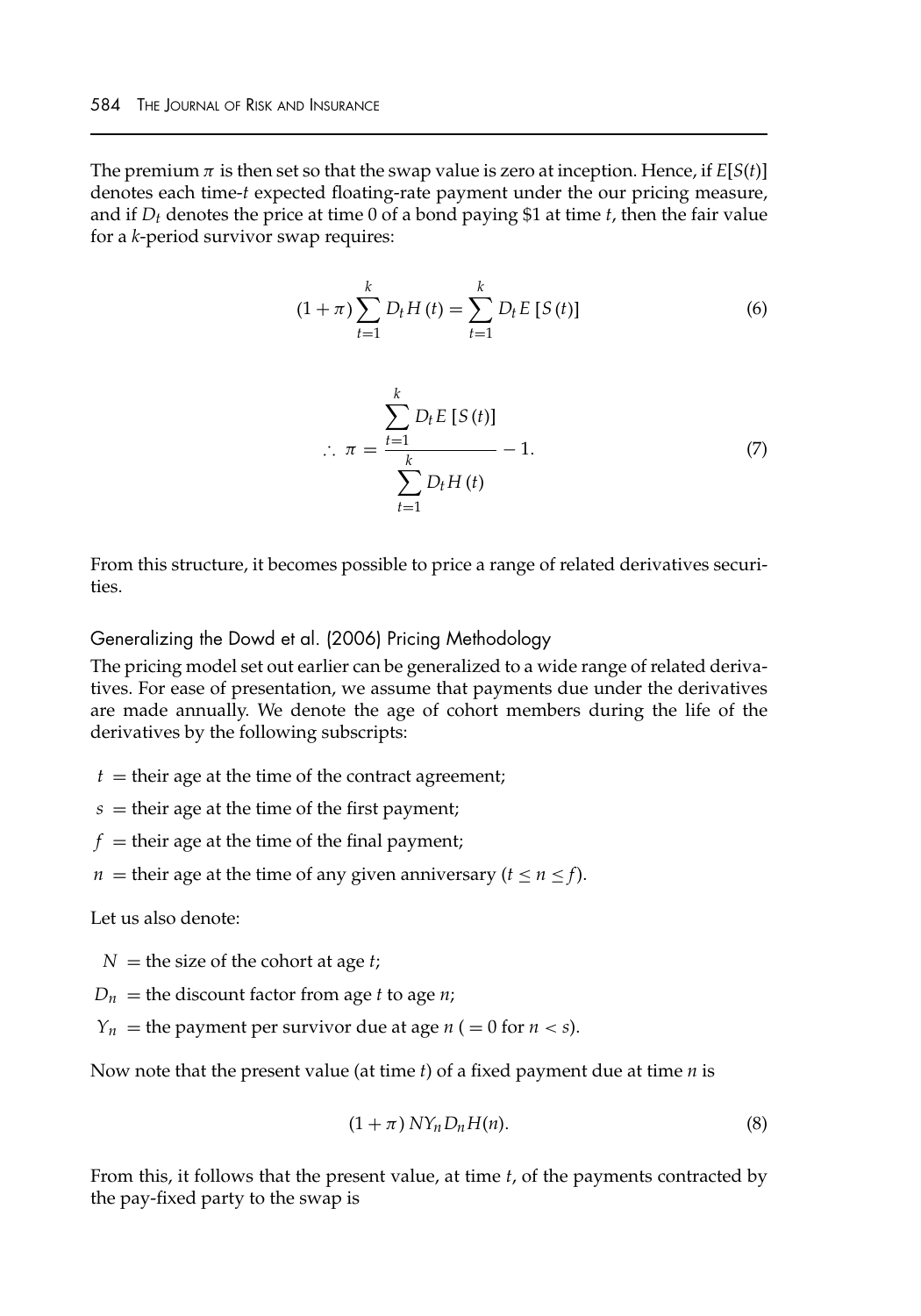$$
(1 + \pi) N \sum_{n=t+1}^{f} Y_n D_n H(n), \tag{9}
$$

which—conditional on  $\pi$ —can be determined easily at time *t* from the spot-rate curve. Following the same approach as with the vanilla survivor swap, the present value of the floating rate leg is

$$
N \times E\left[\sum_{n=t+1}^{f} Y_n D_n S(n)\right] = N \sum_{n=t+1}^{f} Y_n D_n E[S(n)]. \tag{10}
$$

Since a swap has zero value at inception, we then combine (9) and (10) to calculate a premium, π*s*,*<sup>f</sup>* , for any swap-type contract, valued at time *t*, whose payments start at age *s* and finish at age *f* . This premium is given by

$$
\pi_{s,f} = \frac{\sum_{n=t+1}^{f} Y_n D_n E[S(n)]}{\sum_{n=t+1}^{f} Y_n D_n H(n)} - 1.
$$
\n(11)

#### **PRICING OTHER LINEAR SURVIVOR DERIVATIVES**

We now use the pricing methodology outlined in the previous section to price some key linear survivor derivatives.

#### Survivor Forwards

Just as an interest-rate swap is essentially a portfolio of FRA contracts, so a survivor swap can be decomposed into a portfolio of survivor forward contracts. Consider two parties, each seeking to fix payments on the same cohort of 65-year-old annuitants. The first enters into a *k*-year, annual-payment, pay-fixed swap as described earlier, and with premium,  $\pi$ . The second enters into a portfolio of *k* annual survivor forward contracts, each of which requires payment of the notional principal multiplied by  $(1 + \pi n)$  *H*(*n*) and the receipt of the notional principal multiplied by *S*(*n*), *n* = 1,2, ... *k*. Note that in this second case,  $\pi_n$  differs for each *n*. Since the present value of the commitments faced by the two investors must be equal at the outset, it must be that:

$$
(1 + \pi) \sum_{n=1}^{k} D_n H(n) = \sum_{n=1}^{k} D_n H(n) (1 + \pi_n)
$$
 (12)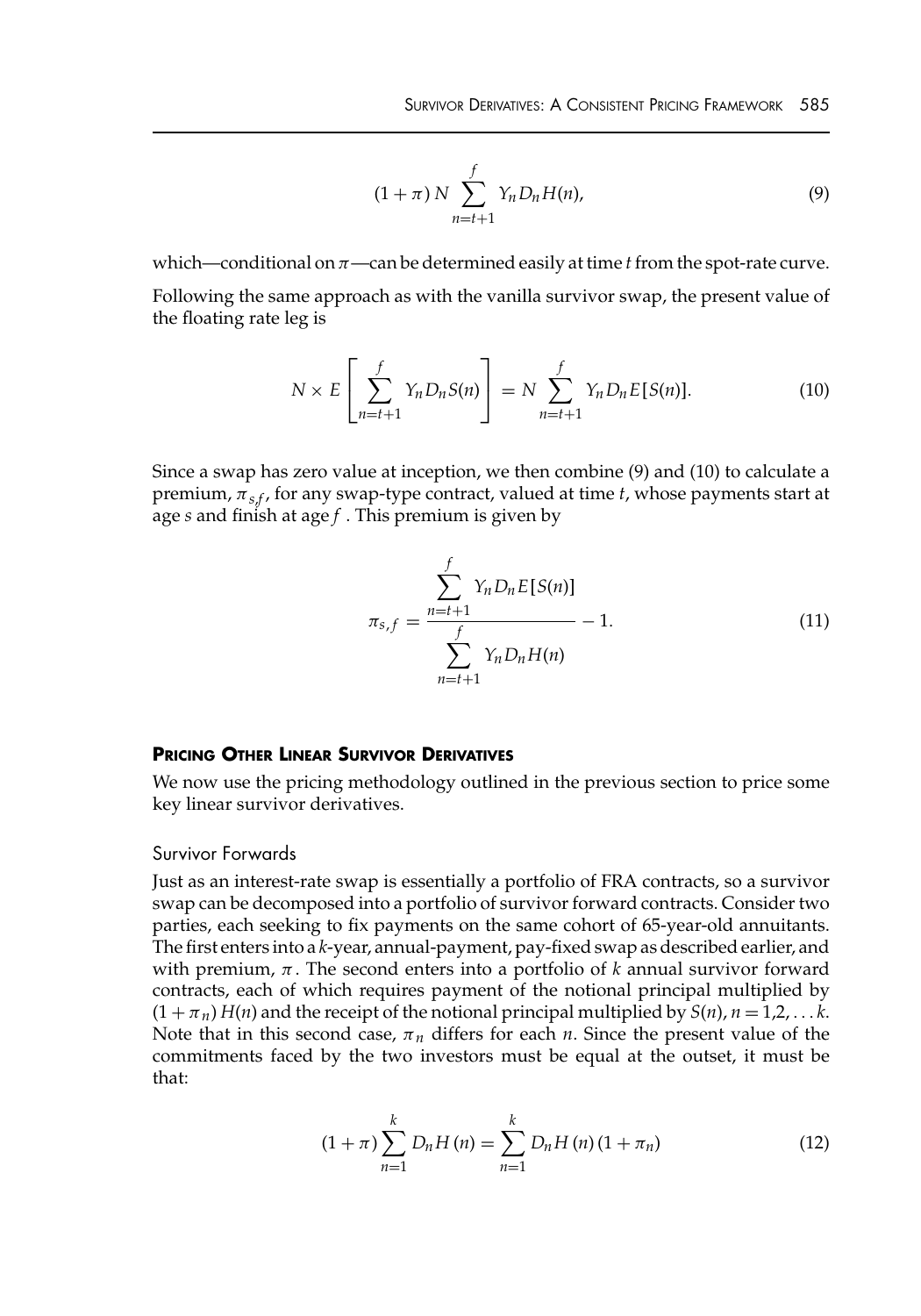$$
\therefore \ \pi = \frac{\sum_{n=1}^{k} D_n H(n) \pi_n}{\sum_{n=1}^{k} D_n H(n)}.
$$
\n(13)

Hence, it follows that  $\pi$  in the survivor swap must be equal to the weighted average of the individual values of  $\pi_n$  in the portfolio of forward contracts, in the same way that the fixed rate in an interest-rate swap is equal to the weighted average of the forward rates.

#### Forward Survivor Swaps

Given the existence of the individual values of  $\pi_n$  in the portfolio of forward contracts, it becomes possible to price forward survivor swaps. In such a contract, the parties would agree at time 0 the terms of a survivor swap contract that would commence at some specified time in the future. Not only would such a contract meet the needs of those who are committed to providing pensions in the future, but it could also serve as the hedging vehicle for survivor swaptions, as shown later.

The pricing of such a contract would be quite straightforward. As shown earlier, the position could be replicated by entering into an appropriate portfolio of forward contracts. Thus,  $\pi_{forwardswap}$ —the risk premium for the forward swap contract—must equal the weighted average of the individual values of  $\pi_n$  used in the replication strategy. π*forwardswap* can then be derived directly from Equation (11).

#### Basis Swaps

Dowd et al. (2006) also discuss, but do not price, a floating-for-floating swap, in which the two counterparties exchange payments based on the actual survivorships of two different cohorts. Following practice in the interest-rate swaps market, such contracts should be called basis swaps. Their approach shows how such contracts could be priced. First, consider two parties wishing to exchange the notional principal<sup>7</sup> multiplied by the actual survivorship of cohorts *j* and *k*. Assume equal notional principals and denote the risk premiums and expected survival rates for such cohorts by  $\pi_i$ and  $\pi_k$  and by  $H_i(n)$  and  $H_k(n)$ , respectively. Given the existence of vanilla swap contracts on each cohort, the present values of the fixed leg of each such contract will be  $(1 + \pi_j) \sum_{n=1}^f D_n H_j(n)$  and  $(1 + \pi_k) \sum_{n=1}^f D_n H_k(n)$ , respectively, and the noarbitrage argument shows that these must also be the present values of the expected floating-rate legs. It is then possible to calculate, with certainty, an exchange factor,  $\kappa$ ,

<sup>7</sup>Following practice in the interest rate swaps market, we avoid constant reference to the notional principal henceforth by quoting swap prices as percentages. The notional principal in survivor swaps can be expressed as the cohort size, *N*, multiplied by the payment per survivor at time *n*, *Yn*.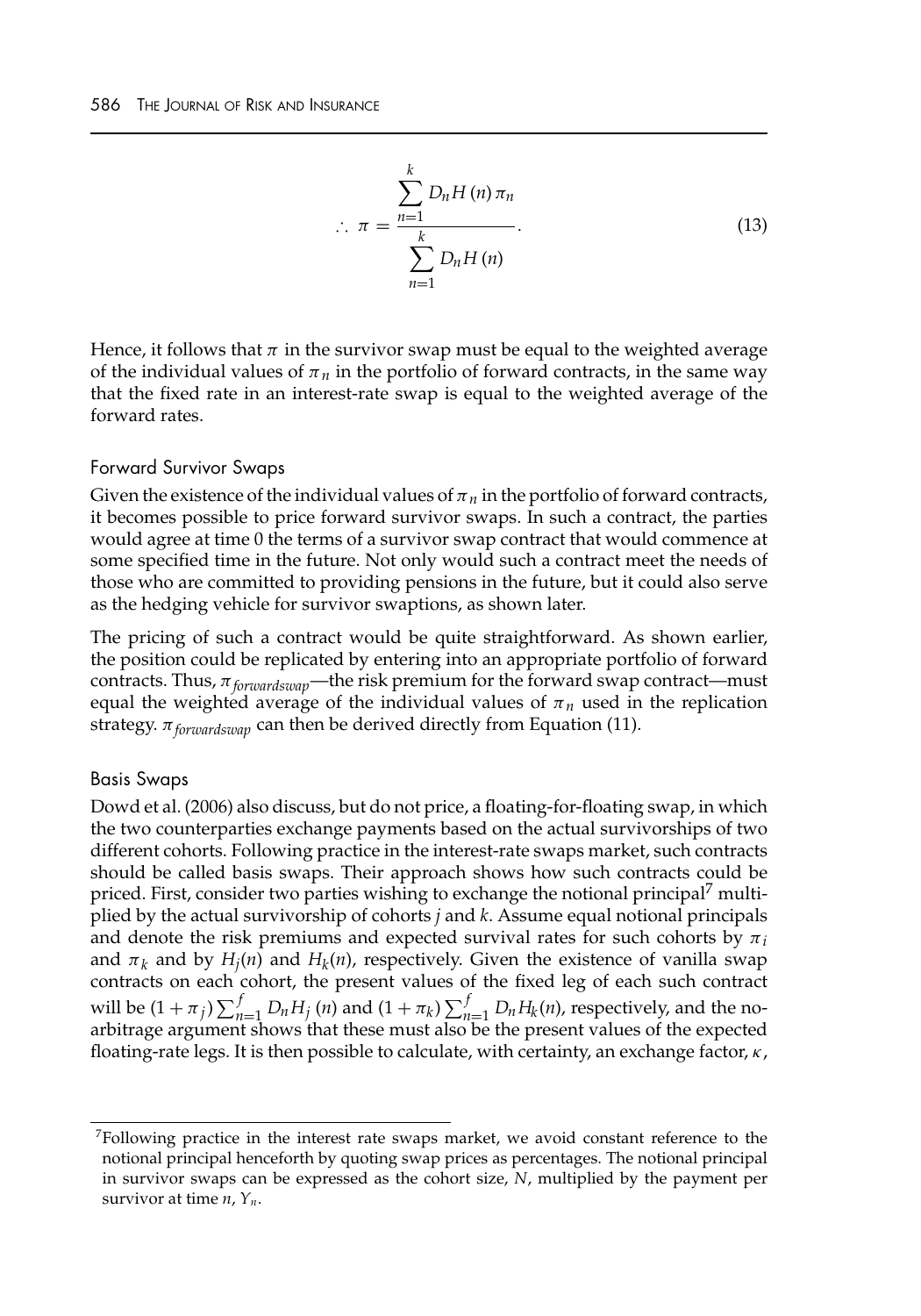such that

$$
(1 + \pi_j) \sum_{n=1}^{f} D_n H_j(n) = \kappa (1 + \pi_k) \sum_{n=1}^{f} D_n H_k(n)
$$
 (14)

and, hence

$$
\kappa = \frac{(1 + \pi_j) \sum_{n=1}^{f} D_n H_j(n)}{(1 + \pi_k) \sum_{n=1}^{f} D_n H_k(n)},
$$
\n(15)

from which it follows that the fair value in a floating-for-floating basis swap requires one party to make payments determined by the notional principal multiplied by  $S_i(n)$  and the other party to make payments determined by the notional principal multiplied by  $\kappa S_k(n)$ ;  $\kappa$  is determined at the outset of the basis swap and remains fixed for the duration of the contract.

The same approach can be used to price forward basis swaps, in which case, following earlier analysis,  $\kappa$  is given by

$$
\kappa = \frac{(1 + \pi_j) \sum_{n=s}^{f} D_n H_j(n)}{(1 + \pi_k) \sum_{n=s}^{f} D_n H_k(n)}.
$$
 (16)

#### Cross-Currency Basis Swaps

We turn now to price a cross-currency basis swap, in which the cohort-*j* payments are made in one currency and the cohort-*k* payments in another. The single currency floating-for-floating basis swap analyzed in the preceding subsection required the cohort-*j* payer to pay  $S_i(n)$  at each payment date and to receive  $\kappa S_k(n)$ . Now consider a similar contract in which the cohort-*j* payments are made in currency *j* and the cohort-*k* payments made in currency *k*. Assume the spot exchange rate between the two currencies is *F* units of currency *k* for each unit of currency *j.*<sup>8</sup>

From the arguments above, we can determine the present value of each stream— $(1 + \pi_j) \sum_{n=1}^{f} D_n H_j(n)$  and  $(1 + \pi_k) \sum_{n=1}^{f} D_n H_k(n)$ , respectively, each expressed in their respective currencies. Multiplying the latter by *F* then expresses the value of the cohort- $k$  stream in units of currency  $j$ . The standard requirement

<sup>8</sup>In foreign exchange markets parlance, currency *j* is the base currency and currency *k* is the pricing currency.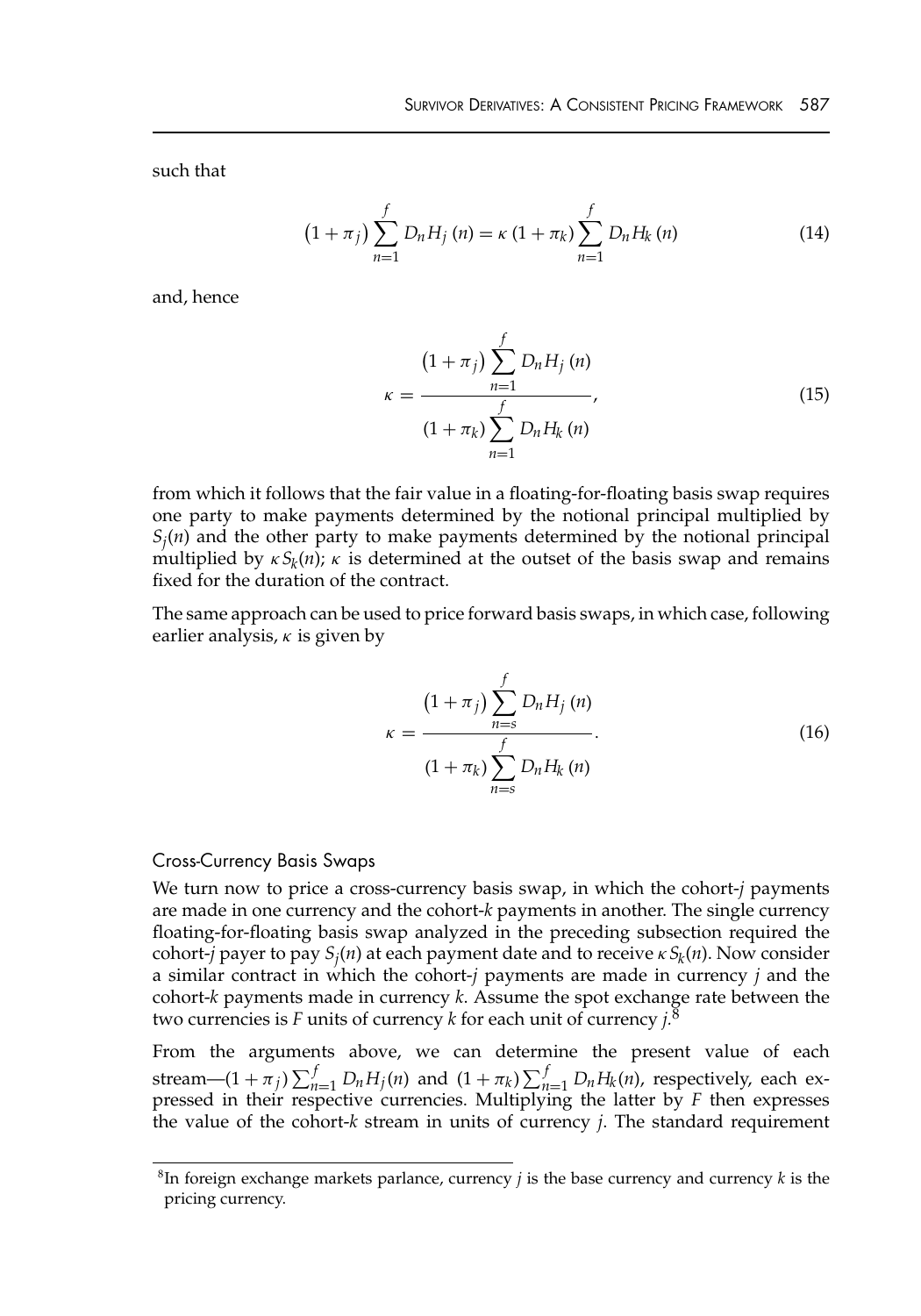that the two streams have the same value at the time of contract agreement is again achieved by determining an exchange factor, κ*FX*. In the present case, this exchange factor,  $\kappa$ <sub>*FX*</sub> is given by:

$$
(1 + \pi_j) \sum_{n=1}^{f} D_n H_j(n) = \kappa_{FX} F (1 + \pi_k) \sum_{n=1}^{f} D_n H_k(n)
$$
 (17)

$$
\therefore \ \kappa_{FX} = \frac{(1+\pi_j)\sum_{n=1}^{f} D_n H_j(n)}{F(1+\pi_k)\sum_{n=1}^{f} D_n H_k(n)}.
$$
 (18)

Thus, in the case of a floating-for-floating cross-currency basis swap, on each payment date, *n*, one party will make a payment of the notional principal multiplied by  $S_i(n)$ and receive in return a payment of  $\kappa_{FX} S_k(n)$ . Each payment will be made in its own currency, so that exchange rate risk is present. However, in contrast with a crosscurrency interest-rate swap, there is no exchange of principal at the termination of the contract, so the exchange rate risk is mitigated.

The same procedure is used for a forward cross-currency basis swap, except that the summation in Equations (17) and (18) above is from  $n = s$  to f rather than from  $n = 1$  to  $f$ . Since the desire is to equate present values, it should be noted that the spot exchange rate, *F*, is applied in this equation rather than the forward exchange rate.<sup>9</sup>

#### Futures Contracts

The wish to customize the specification of the cohort(s) in the derivative contracts described earlier implies trading in the over-the-counter (OTC) market. However, an exchange-traded instrument offers attractions to many, especially in light of proposed regulatory intervention in derivatives markets.10 As shown earlier, the uncertainty in survivor swaps is captured in factor  $\pi$ , and a futures contract with  $\pi$  as the underlying asset would serve a useful function both as a hedging vehicle and for investors who wished to achieve exchange-traded exposure to survivor risk, in much the same way as the Eurodollar futures contract is based on 3-month Eurodollar LIBOR.

Thus, if the notional principal were \$1 million and the time frame were 1 year, a long position in a December futures contract at a price of  $\pi = 3$  percent would

<sup>9</sup>The foreign exchange risk could be eliminated by use of a survivor swap contract in which the payments in one currency are translated into the second currency at a predetermined exchange rate, similar to the mechanics of a quanto option. Derivation of the pricing of such a contract is left for future research.

<sup>&</sup>lt;sup>10</sup>See Kopecki and Leising (2009) and Henson and Shah (2009) for discussions of proposed U.S. and European regulatory initiatives.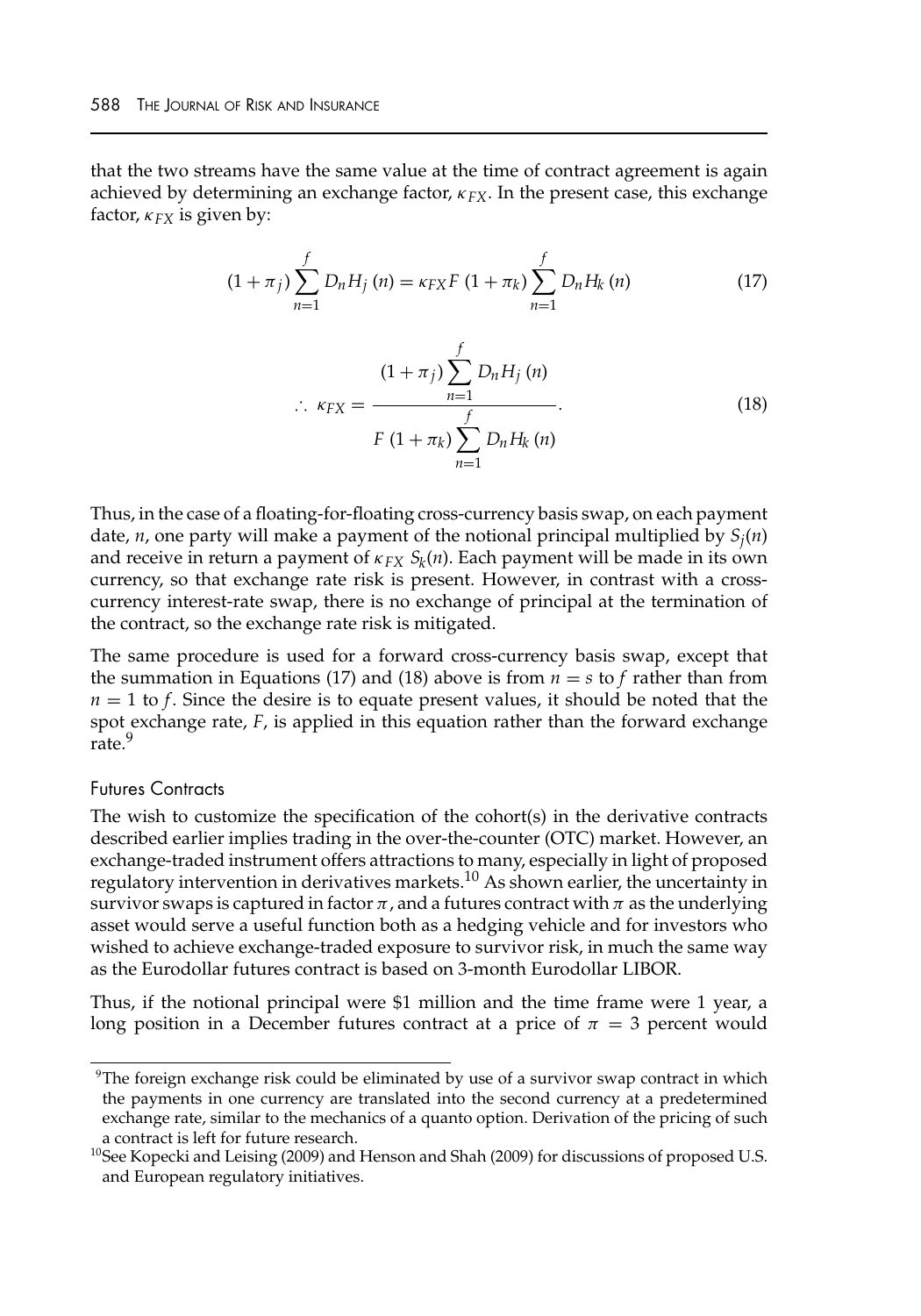notionally commit the holder to pay \$1.03 million multiplied by the expected size of the cohort surviving and to receive \$1 million multiplied by the actual size. This is a notional commitment only: in practice, the contracts would be cash-settled, so that if the spot value of  $\pi$  at the December expiry, which we denote  $\pi_{\text{expriv}}$ , were 4 percent, the investor would receive a cash payment of \$10,000, that is, (4–3) percent of \$1 million.<sup>11</sup>

The precise cohort specification would need to be determined by research among likely users of the contracts. Too many cohorts would spread the liquidity too thinly across the contracts; too few cohorts would lead to excessive basis risk.

Determination of the settlement price at expiry might be achieved by dealer poll. Such futures contracts could be expected to serve as the principal driver of price discovery in the Life Market, with dealers in the OTC market using the futures prices to inform their pricing of customized survivor swap contracts.

#### **SURVIVOR SWAPTIONS**

Where there is demand for linear payoff derivatives, such as swaps, forwards, and futures, there is generally also demand for option products. An obvious example is a survivor swaption contract.

#### Specification of Swaptions

The specification of such options is quite straightforward. Consider a forward survivor swap, described earlier, with premium π*forwardswap*. A swaption would give the holder the right but not the obligation to enter into a swap on specified terms. Clearly, the exercise decision would depend on whether the market rate of the  $\pi$  at expiry for such a swap was greater or less than  $\pi_{forwardswap}$ . Thus, in the case described, π*forwardswap* is the strike price of the swaption. Of course, the strike price of the option does not have to be  $\pi_{forwardswap}$  but can be any value that the parties agree. However, using  $\pi_{forwardswap}$  as an example shows how put-call<sup>12</sup> parity applies to such swaptions. An investor who purchases a payer swaption, at strike price π*forwardswap*, and writes a receiver swaption with an identical specification has synthesized a forward survivor swap. Since such a contract could be opened at zero cost, it follows that a synthetic replication must also be available at zero cost. Hence, the premium paid for the payer swaption must equal the premium received for the receiver swaption.

The exercise of these swaptions could be settled either by delivery (i.e., the parties enter into opposite positions in the underlying swap) or by cash, in which case the writer pays the holder  $\text{Max}[0, \phi \pi_{expiry} - \phi \pi_{strike}]N \sum_{n=1}^{f} D_{expiry,n} Y_n H(n)$  with  $\phi$  set

<sup>&</sup>lt;sup>11</sup> Recall, however, that  $\pi$  can take values between -1 and 1. Since negative values are rare for traded assets, this raises the issue of whether user systems are able to cope. To avoid such problems, the market for  $\pi$  futures contracts could either be quoted as  $(1 + \pi)$ , with  $\pi$  as a decimal figure, or follow interest-rate futures practice and be quoted as  $(100 - \pi)$  with  $\pi$ expressed in percentage points.

 $12$ In swaptions markets, usage of terms such as put and call can be confusing. Naming such options payer (i.e., the right to enter into a pay-fixed swap) and receiver (i.e., the right to enter into a receive-fixed swap) swaptions is preferable. We denote the options premia for such products as *Ppayer* and *Preceiver*, respectively.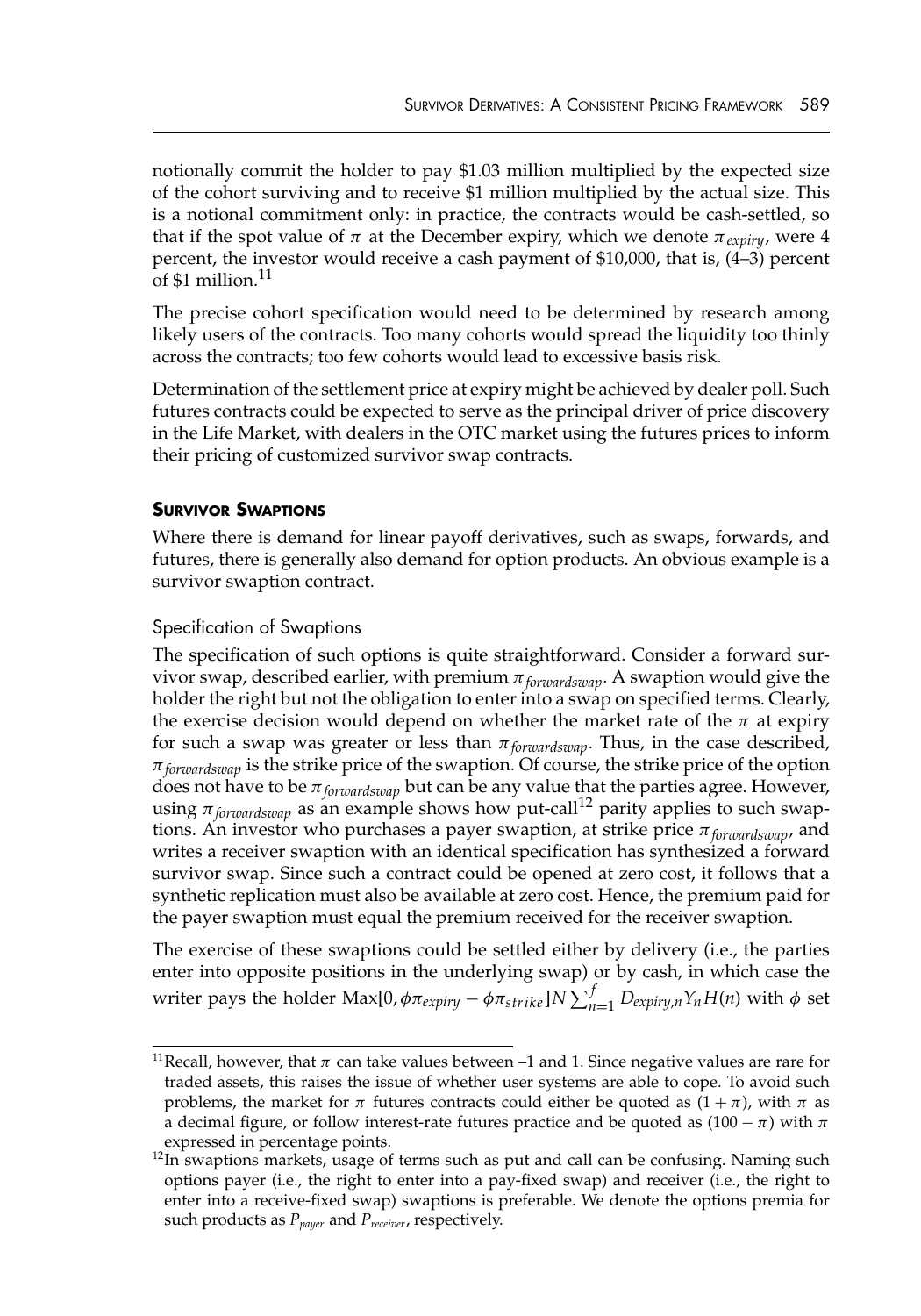as +1 for payer swaptions and  $-1$  for receiver swaptions,  $\pi_{\text{expiry}}$  representing the market value of  $\pi$  at the time of swaption expiry,  $\pi_{\text{strip}}$  representing the strike price of the swaption, and *Dexpiry*,*n* representing the price at option expiry of a bond paying 1 at time *n*. 13

#### Pricing Swaptions

Our survivor swaptions are specified on the swap premium  $\pi$  as the underlying, and this raises the issue of how  $\pi$  is distributed. In a companion paper, Dawson et al. (2009) suggest that  $\pi$  should be (at least approximately) normal, and they report Monte Carlo results that support this claim.<sup>14</sup> We can therefore state that π is approximately  $N(\pi_{forwardswap}, \sigma^2)$ , where  $\sigma^2$  is expressed in annual terms in accordance with convention. Normally distributed asset prices are rare, because such a distribution permits the asset price to become negative. In the case of π*forwardswap*, however, negative values are perfectly feasible.

Dawson et al. (2009) derive and test a model for pricing options on assets with normally distributed prices and application of their model to survivor swaptions gives the following formulae for the swaption prices:

$$
P_{\text{paper}} = e^{-r\tau}((\pi_{\text{forwardswap}} - \pi_{\text{strike}})N(d) + \sigma\sqrt{\tau}N'(d))
$$
\n(19)

$$
P_{receiver} = e^{-r\tau}((\pi_{strike} - \pi_{forwardswap})N(-d) + \sigma\sqrt{\tau}N'(d))
$$
\n(20)

$$
d = \frac{\pi_{forwardswap} - \pi_{strike}}{\sigma\sqrt{\tau}}.
$$
 (21)

In (19)–(21) above, *r* represents the interest rate,  $\tau$  the time to option maturity, and  $\sigma$  the annual volatility of the returns of  $\pi_{forwardswap}$ . *N*(*d*) is the standard normal cumulative distribution function of *d*, with  $d \sim N(0, 1)$ . *N'*(*d*) is the corresponding probability

<sup>13</sup>Under Black-Scholes (1973) assumptions, interest rates are constant, so that  $N \sum_{n=1}^{f} D_{expiry,n} Y_n H(n)$  is known from the outset. Let us call this the settlement sum. Following the approach in footnote 7, we can dispense with constant repetition of the settlement sum by expressing option values in percentages and recognising that these can be turned into a monetary amount by multiplying by the settlement sum.

<sup>&</sup>lt;sup>14</sup>More precisely, the large Monte Carlo simulations (250,000 trials) across a sample of different sets of input parameters reported in Dawson et al. (2009) suggest that π*forwardswap* is close to normal but also reveal small but statistically significant nonzero skewness values. Furthermore, while excess kurtosis is insignificantly different from zero when drawing from beta distributions with relatively low standard deviations, the distribution of π*forwardswap* is observed to become increasingly platykurtic as the standard deviation of the beta distribution is increased. Our option pricing model can deal with these effects in the same way as the Black-Scholes models deal with skewness and leptokurtosis. In this case of platykurtosis, a volatility frown, rather than a smile, is dictated.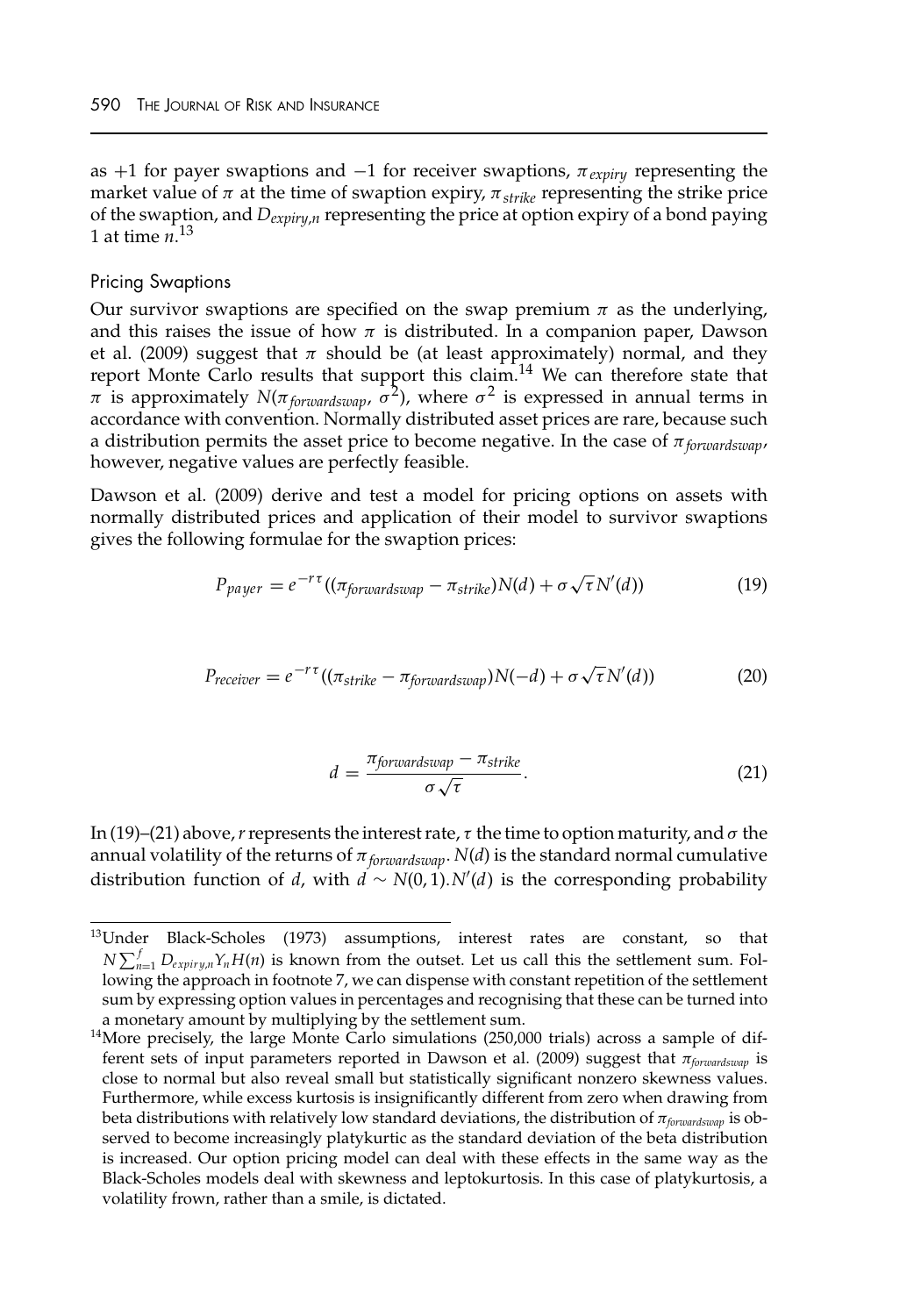density function. Apart from replacing geometric Brownian motion with arithmetic Brownian motion, this valuation model is predicated on the standard Black-Scholes (1973) assumptions, including, *inter alia*, continuous trading in the underlying asset. Naturally, we recognize that, at present, no such market exists.

The use of this model in practice would, therefore, inevitably involve some degree of basis risk. This arises, in part, because it is unlikely that a fully liquid market will ever be found in the specific forward swap underlying any given swaption. A liquid market in the  $\pi$  futures described earlier would mitigate these problems, however.<sup>15</sup> Furthermore, survivor swaption dealers will likely need to hedge positions in swaptions on different cohorts, which will be self-hedging to a certain extent and so reduce basis risk. We could also envisage option portfolio software that would translate some of the remaining residual risk into futures contract equivalents, thus dictating (and possibly automatically submitting) the orders necessary for maintaining delta-neutrality.

Most liquid futures markets create a demand for futures options, and this leads to the possibility of  $\pi$  futures options. Pricing such contracts is also accomplished in (19)–(20) above. All that is necessary is to substitute  $\pi_{futures}$  for  $\pi_{forwardswap}$  as the value of the optioned asset.

#### Survivor Caps and Floors

The parallels with the interest rate swaps market can be carried still further. In the interest rate derivatives market, caps and floors are traded, as well as swaptions. These offer more versatility than swaptions, since each individual payment is optioned with a caplet or a floorlet, while a swaption, if exercised, determines a single fixed rate for all payments. The extra optionality comes at the expense of a significantly increased option premium, however. Similar caplets and floorlets can be envisaged in the market for survivor derivatives and can be priced using (19) and (20) with the  $\pi$  value for the survivor forward contract serving as the underlying in place of π*forwardswap*.

#### **HEDGING APPLICATIONS**

In this section, we consider applications of the securities presented earlier. By way of example, we consider a pension fund with a liability to pay \$10,000 annually to each survivor of a cohort of 10,000 65-year-old males. Using the same life tables as Dowd et al. (2006), and assuming a yield curve flat at 3 percent, the present value of this liability is approximately \$1.41 billion and the pension fund is exposed to survivorship risk. We consider several strategies to mitigate this risk. In pricing the various securities applied, we use the models presented earlier in this article and, in accordance with Table 1, use values of  $\nu = 703.8983$  and  $\omega = 732.6289$  for the two parameters specifying the beta distribution used to model  $\varepsilon$  in (3) above.

The first hedging strategy that the fund might undertake is to enter into a 50-year survivor swap. Using the framework of this article gives a swap rate of 10.39 percent. Entering a pay-fixed swap at this price would remove the survivor risk entirely

 $15$ Given a variety of cohorts, basis risk could be a problem, but as noted earlier, an important precondition of futures introduction is research among industry participants to optimize the number of cohorts for which  $\pi$  futures would be introduced. A large number of cohorts decreases the potential basis risk but spreads the liquidity more thinly across the contracts.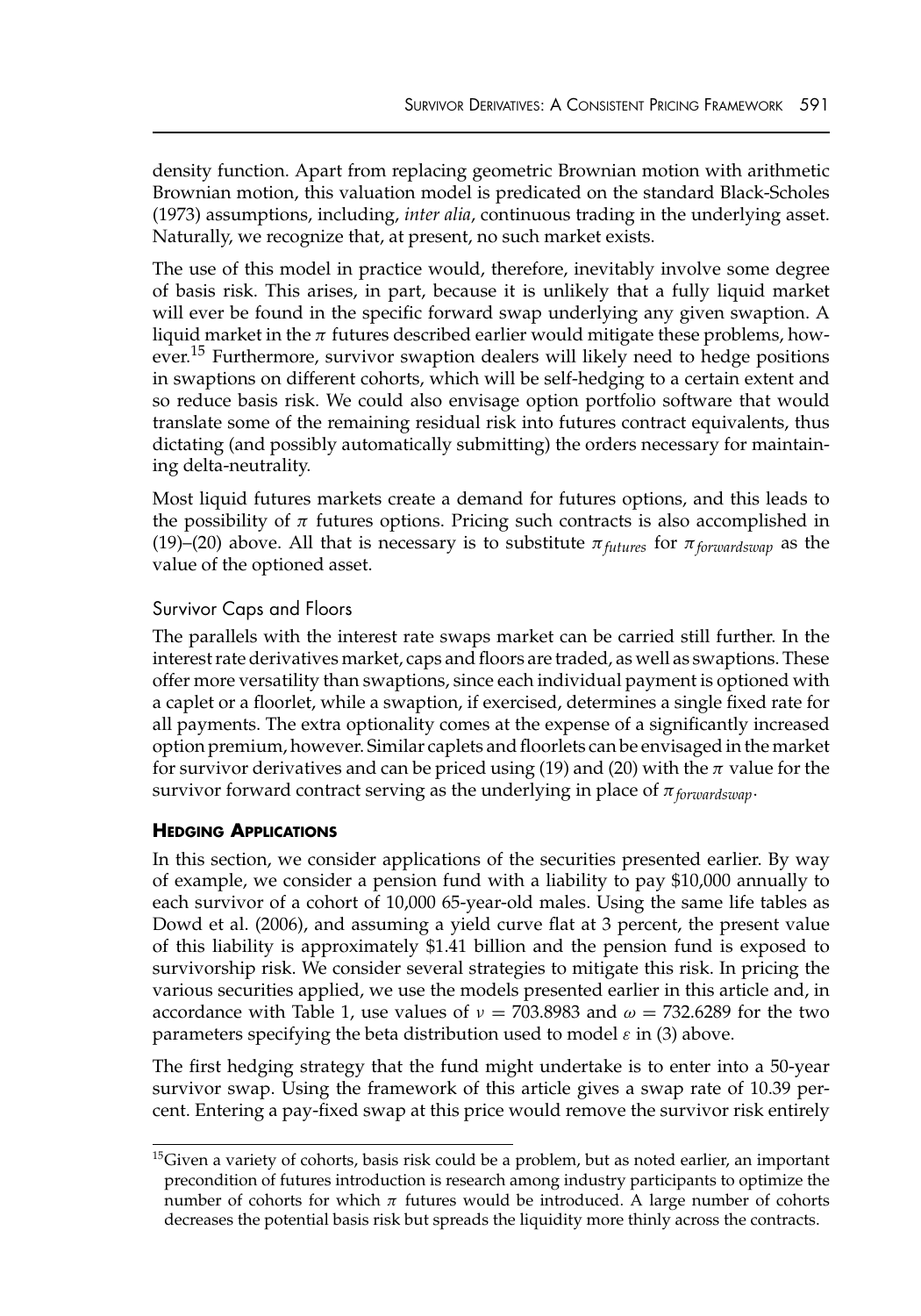#### **FIGURE 1**





from the pension fund but increase the present value of its liabilities to approximately \$1.56 billion (\$1.41 billion  $\times$  1.1039). The cost of hedging in this case is thus \$0.15 billion.

The second hedging strategy has the pension fund choosing to accept survivor risk for the next 5 years and entering into a forward swap today to hedge survivor risk from age 71 onward. The value of  $\pi$  in this case is 15.07 percent. The \$1.41 billion present value of the pension fund's liabilities can be broken down into \$0.44 billion for the first 5 years and \$0.97 billion for the remaining 45 years. Opening a pay-fixed position in this forward swap would again raise the present value of the pension fund's liabilities to \$1.56 billion (\$0.44 billion  $+$  \$0.97 billion  $\times$  1.1507). From this, it can be seen that the cost of hedging just the first 5 years of the pension fund's liabilities is close to zero. In fact, the fair  $\pi$  value for such a swap is just 0.16 percent which, on a present value of \$0.44 billion, amounts to less than \$1 million.

Taking this one stage further, the third strategy has the pension fund using survivor forward contracts to hedge such individual payment dates as the managers choose. Following the argument presented in Equation (11), if the managers choose to hedge all payment dates in this way, they effectively replicate a swap contract, and hence, the cost of hedging is again \$0.15 billion. It is instructive to consider how this cost is distributed over the lifetime of the liabilities. Figure 1 shows that this cost starts low, rises as the impact of the volatility of survivor shocks increases, but then falls away as the cohort size reduces.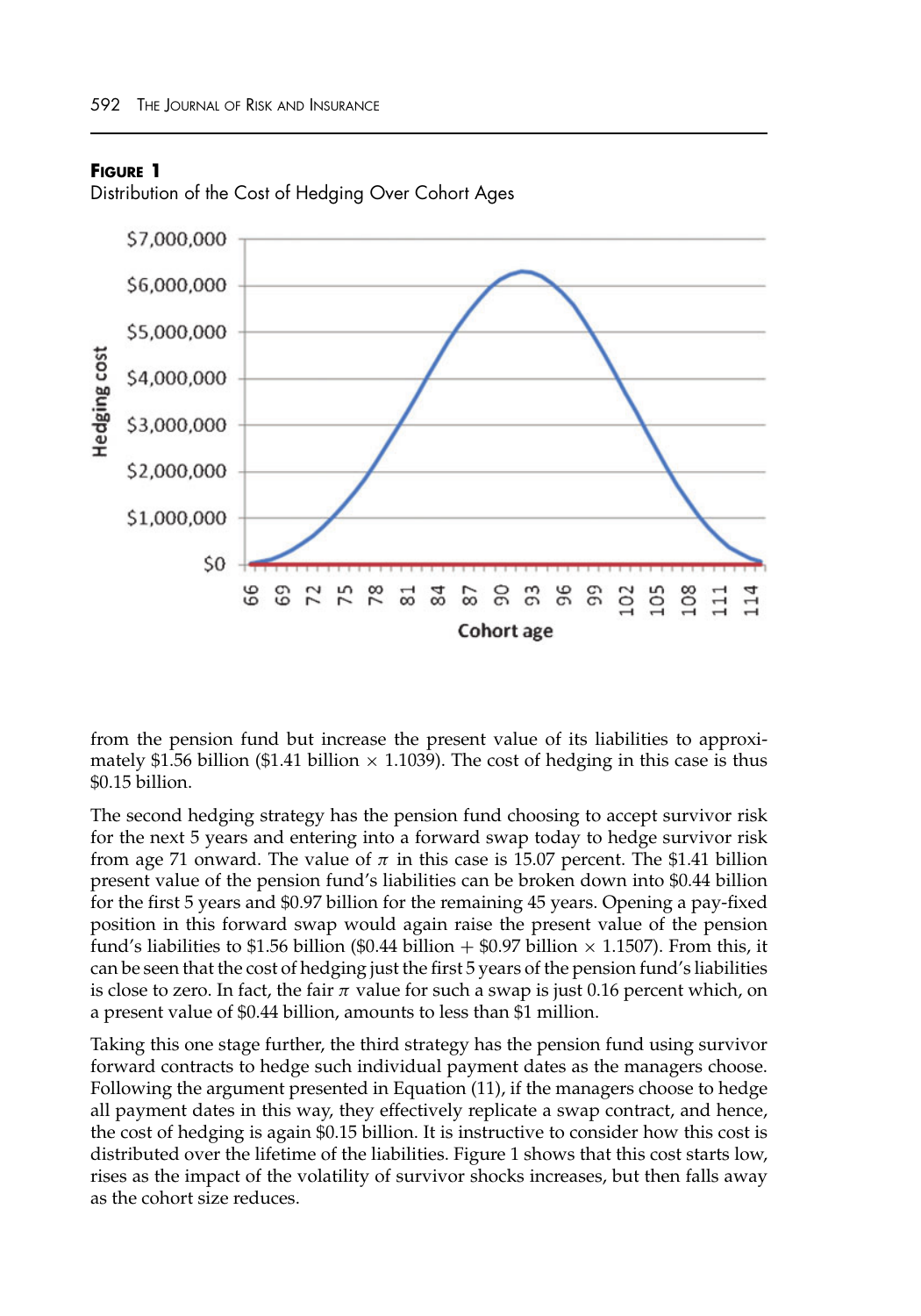These three hedging strategies fix the commitments of the pension fund, either for the entire period of survivorship or for all but the first 5 years, and this means that the fund would have no exposure to any financial benefits from decreasing survivorship during the hedged periods. These benefits could, however, be obtained by our fourth hedging strategy, namely, a position in a 5-year payer swaption. Again, the fund would accept survivor risk for the first 5 years but would then have the right, but not the obligation, to enter a pay-fixed swap on pre-agreed terms. Using the same beta parameters as above, the annual volatility of the forward contract is 4.36 percent and the premium for an at-the-money forward swaption is 3.35 percent. Applying the swaption formula, the pension fund would pay an option premium of approximately \$32 million to gain the right but not the obligation to fix the payments at a  $\pi$  rate of 15.07 percent thereafter. If survivorship declines, the fund will not exercise the option and will have lost merely the \$32 million swaption premium but then reaps the benefit of the decline in survivorship.

Rather more optionality could be obtained through a survivor cap rather than a survivor swaption. As described earlier, this is constructed as a portfolio of options on survivor forwards. The expiry value of each option is  $NYH(n)Max[0, \pi_{setElement}$  $-\pi_{\text{strike}}$ , in which  $\pi_{\text{setelement}}$  refers to the value of  $\pi$  prevailing for that particular payment at the time, *n*, at which the settlement is due. Its value at expiry is simply  $S(n)/H(n) - 1$ . Thus, on each payment date, *n*, the pension fund holding a survivor cap effectively pays  $NY(1 + Min[\pi_{setElement}, \pi_{strike}])H(n)$  and receives  $NYS(n)$  in return, with this receipt designed to match its liability to its pensioners. This extra optionality comes at a price: it was noted earlier that the option premium for a 5 year survivor swaption, at strike price 15.07 percent, with our standard parameters, was approximately \$32 million. The equivalent survivor cap (in which the pension fund again accepts survivor risk for the first 5 years but hedges it with a survivor cap again struck at 15.07 percent for the remaining 45 years) would carry a premium of approximately \$129 million.

Our next hedging strategy is a zero-premium collar. Again using the same beta parameters, the premium for a payer swaption with a strike price of 16.5 percent is 2.77 percent or about \$27 million. The same premium applies to a receiver swaption with a strike price of 12.72 percent. Thus, a zero-premium collar can be constructed with a long position in the payer swaption financed by a short position in the receiver swaption. With such a position, the pension fund would be hedged, for a premium of zero, against the price of a 45-year swap rising above 16.5 percent by the end of 5 years and would enjoy the benefits of the swap rate falling over the same period, but only as far as 12.72 percent.

One downside to such a zero-premium collar is that the pension fund puts a floor on its potential gains from falling survivorship. If it wishes to have a zero-premium option position, which retains an unfloored potential from falling survivorship, an alternative is to finance the purchase of the payer swaption by the sale of a receiver swaption with the same strike price. Since the payer swaption is out of the money, its premium is less than that of the receiver swaption—2.77 percent compared to 3.13 percent. Thus, to finance a payer swaption on the \$968 million liabilities, it would be necessary to sell a receiver swaption on only \$857 million (=  $$968$  million  $\times$ 2.77 percent  $\div$  3.13 percent) of liabilities. The pension fund would then enjoy,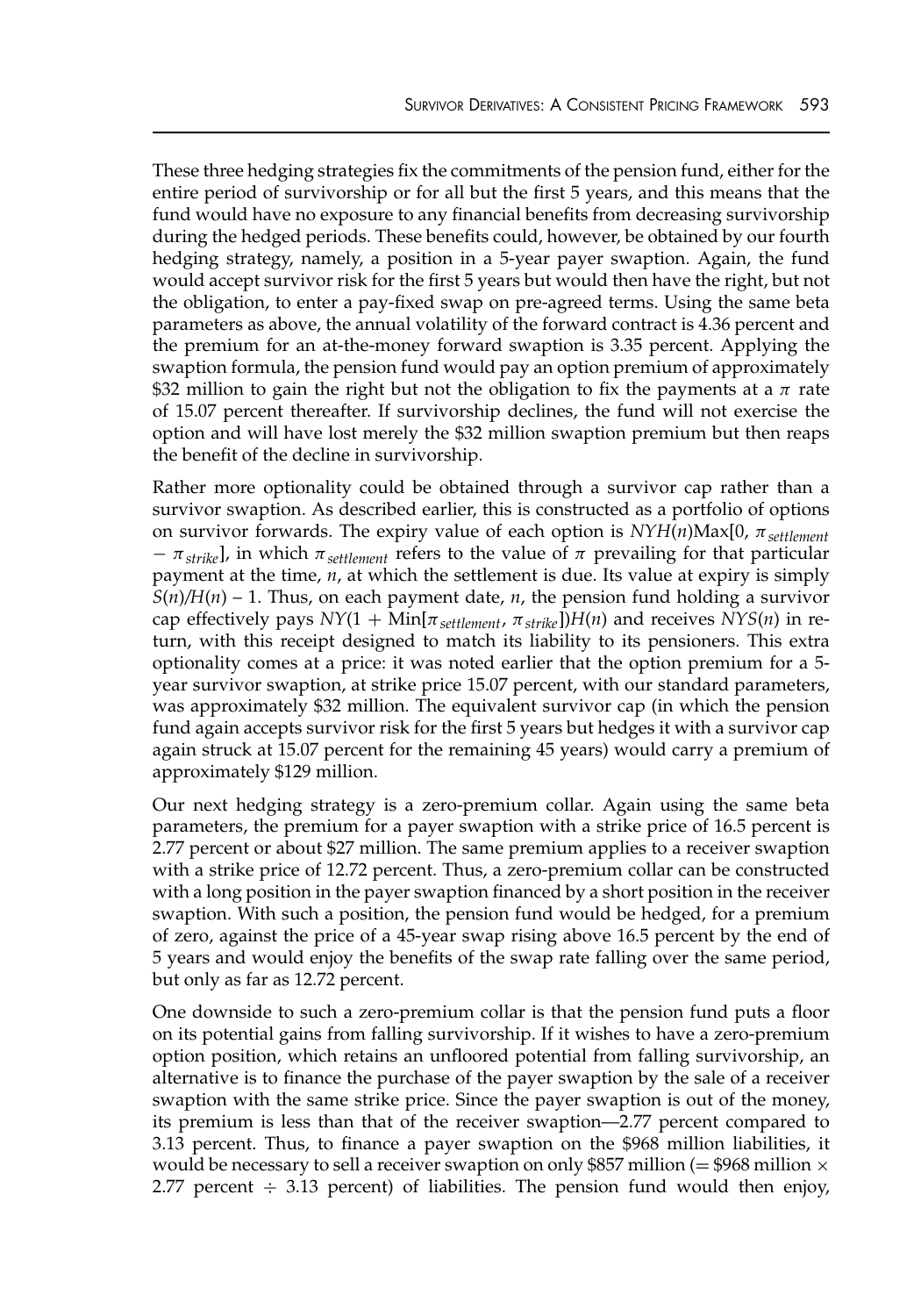at zero premium, complete protection against the survivor premium rising above 16.5 percent, and unlimited participation, albeit at about 12c on the dollar, if the survivor premium turns out to be less than this.

The hedging strategies presented so far in this section serve to transfer the survivor risk embedded in a pension fund to an outside party. In all cases, this is done at a cost: either an explicit financial cost or, in the case of the zero-premium option structures, at the willingness to forego some of the financial benefits of falling survivorship, that is, at an opportunity cost. A quite different alternative that avoids these costs is simply for the pension fund to diversify its exposure. Using a basis swap or a cross-currency basis swap, the pension fund could swap some of its exposure to the existing cohort for an exposure to a different cohort (either in its domestic economy or overseas). Hence, in return for receiving cash flows to match some of its obligations to its own pensioners, it would assume liability for paying according to the actual survivorship of a different cohort. As the derivations of Equations (15) and (17) show, this does not change the value of the pension fund's liabilities but, assuming less than perfect correlation between the survival rates of the two cohorts, enables the pension fund to enjoy the benefits of diversification.

#### **CONCLUSION**

This article develops a consistent pricing framework applicable across a wide variety of survivor derivatives. Further developments can be expected. First, as mentioned earlier, quanto features could be incorporated in cross-currency products to eliminate currency risk. Next, barrier features might also be anticipated. For example, a pension fund might be quite willing to forego protection against increasing survivorship in the event of a flu pandemic and would buy a payer swaption that knocks out if mortality rises above a predetermined threshold. Such a payer swaption would specify a low value of  $\pi$  as the knock-out threshold. Alternatively, such a fund might seek protection contingent on a major breakthrough in the treatment of cancer and would thus buy a payer swaption, which knocks in if survivorship rises above a predetermined threshold. Such a payer swaption would specify a high value of  $\pi$  as the knock-in threshold.

Survivorship is a risk of considerable importance to developed economies. It is surprising that the market has been so slow to develop derivative products to manage such risk. However, parallels with other markets seem apposite: once the initial products were launched, the growth in these markets was rapid, and as of the time of writing (mid-2009), we are already witnessing increasingly rapid developments in the longevity swaps space.

#### **APPENDIX**

This appendix shows that volatility of  $std(\varepsilon) \approx std(q_x)/\hat{q}_x$ .

**Proof:** Let *p*<sub>1</sub> = *p*(*s*, *t* − 1, *t*, *x*) and *p*<sub>0</sub> = *p*(*s* − 1, *t* − 1, *t*, *x*). Since *b*(.) ≈ 1, then (1) in the main text implies

$$
p_1 \approx p_0^{\varepsilon}
$$
  
\n
$$
\Rightarrow \text{var}(\log(p_1)) \approx \log(p_0)^2 \times \text{var}(\varepsilon)
$$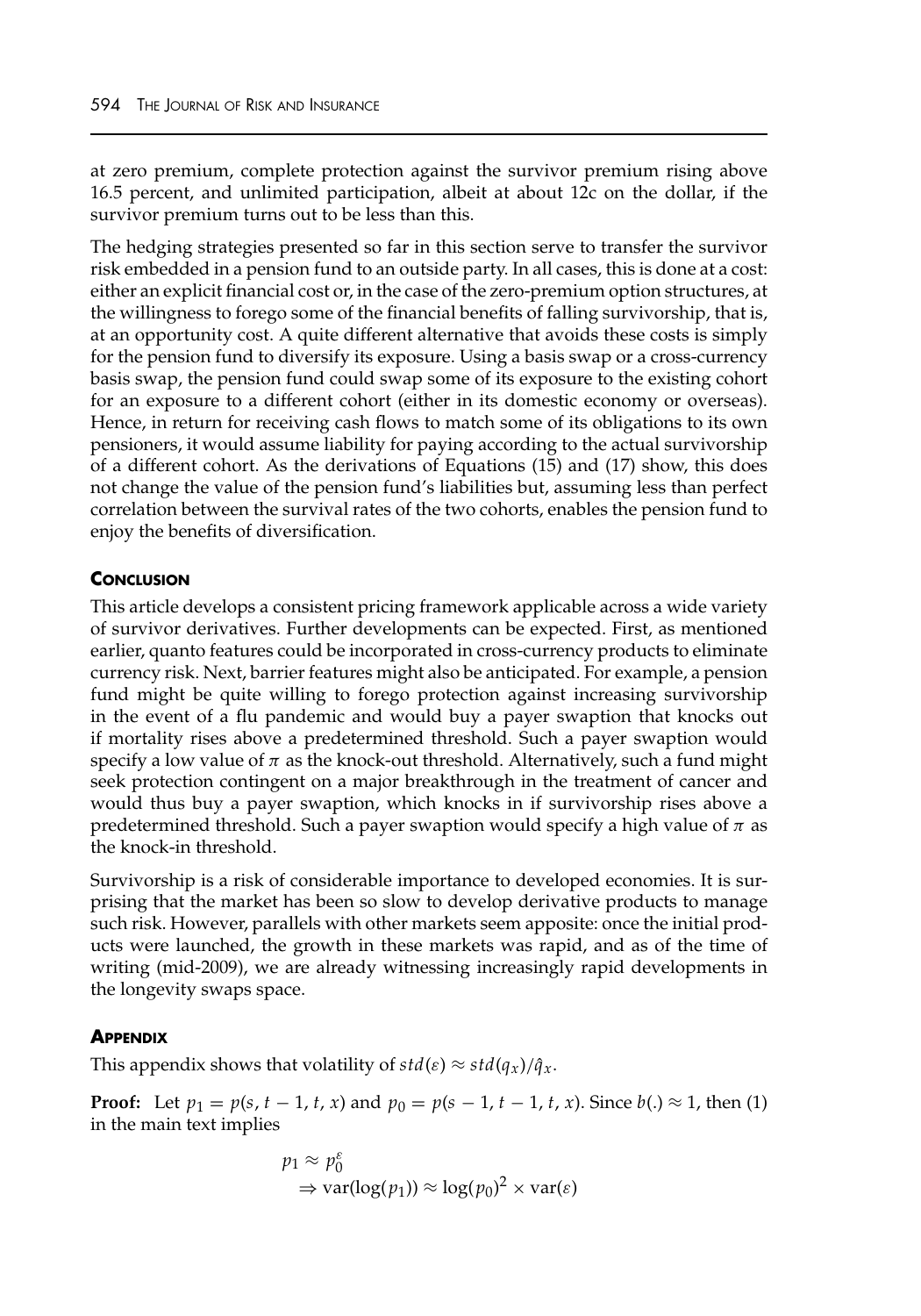Now let  $q_1$  and  $q_0$  be the mortality rates corresponding to  $p_1$  and  $p_0$ . We know that  $log(p_1) \approx -q_1$  and  $log(p_0) \approx -q_0$ , so

$$
\begin{aligned} \n\text{var}(q_1) &\approx q_0^2 \times \text{var}(\varepsilon) \\ \n&\Rightarrow \quad \text{std}(\varepsilon) \approx \frac{\text{std}(q_1)}{q_0} \text{ or } \frac{\text{std}(q_x)}{\hat{q}_x} \n\end{aligned}
$$

where  $\hat{q}_x = 1 - p(s - 1, t - 1, t, x)$  is the one-step-ahead predictor of  $q_x = 1 - p(s, t - 1, t, x)$ . Q.E.D. 1, *t*, *x*). Q.E.D.

#### **REFERENCES**

- Black, F., and M. Scholes, 1973, The Pricing of Options and Corporate Liabilities, *Journal of Political Economy*, 81: 637-654.
- Blake, D., A. J. G. Cairns, and K. Dowd, 2008, The Birth of the Life Market, *Asia-Pacific Journal of Risk and Insurance*, 3(1): 6-36.
- Cairns, A. J. G., 2007, A Multifactor Generalisation of the Olivier-Smith Model for Stochastic Mortality, in: *Proceedings of the First IAA-LIFE Colloquium* (Stockholm).
- Cairns, A. J. G., D. Blake, and K. Dowd, 2006, Pricing Death: Frameworks for the Evaluation and Securitization of Mortality Risk, *ASTIN Bulletin*, 36: 79- 120.
- Coughlan, G., D. Epstein, A. Sinha, and P. Honig, 2007, *q-Forwards: Derivatives for Transferring Longevity and Mortality Risks* (London: J.P. Morgan Pension Advisory Group). World Wide Web: www.lifemetrics.com (accessed March 7, 2010).
- Cowley, A., and J. D. Cummins, 2005, Securitization of Life Insurance Assets and Liabilities, *Journal of Risk and Insurance*, 72: 193-226.
- Dawson, P., K. Dowd, D. Blake, and A. J. G. Cairns, 2009, Options on Normal Underlyings With an Application to the Pricing of Survivor Swaptions, *Journal of Futures Markets*, 29: 757-774.
- Dowd, K., D. Blake, A. J. G. Cairns, and P. Dawson, 2006, Survivor Swaps, *Journal of Risk and Insurance*, 73: 1-17.
- Dunbar, N., 2006, Regulatory Arbitrage, Editor's Letter, *Life & Pensions*, April.
- Grene, S., 2008, Death Data Drive New Market, *Financial Times*, March 17.
- Henson, C., and N. Shah, 2009, European Commission Outlines Derivatives Revamp Plan, *Wall Street Journal*, July 3.
- Kopecki, D., and M. Leising, 2009, Derivatives Get Second Look From US Congress That Didn't. World Wide Web: http://bloomberg.com/apps/news? pid=20670001&sid=aTZhIZJYCeS8 (accessed March 7, 2010).
- Lin, Y., and S. H. Cox, 2005, Securitization of Mortality Risks in Life Annuities, *Journal of Risk and Insurance*, 72: 227-252.
- Millette, M., S. Kumar, O. J. Chaudhary, J. M. Keating, and S. I. Schreiber, 2002, Securitisation of Life Insurance Businesses, in: M. Lane, (ed.), *Alternative Risk Strategies* (London: Risk Books).